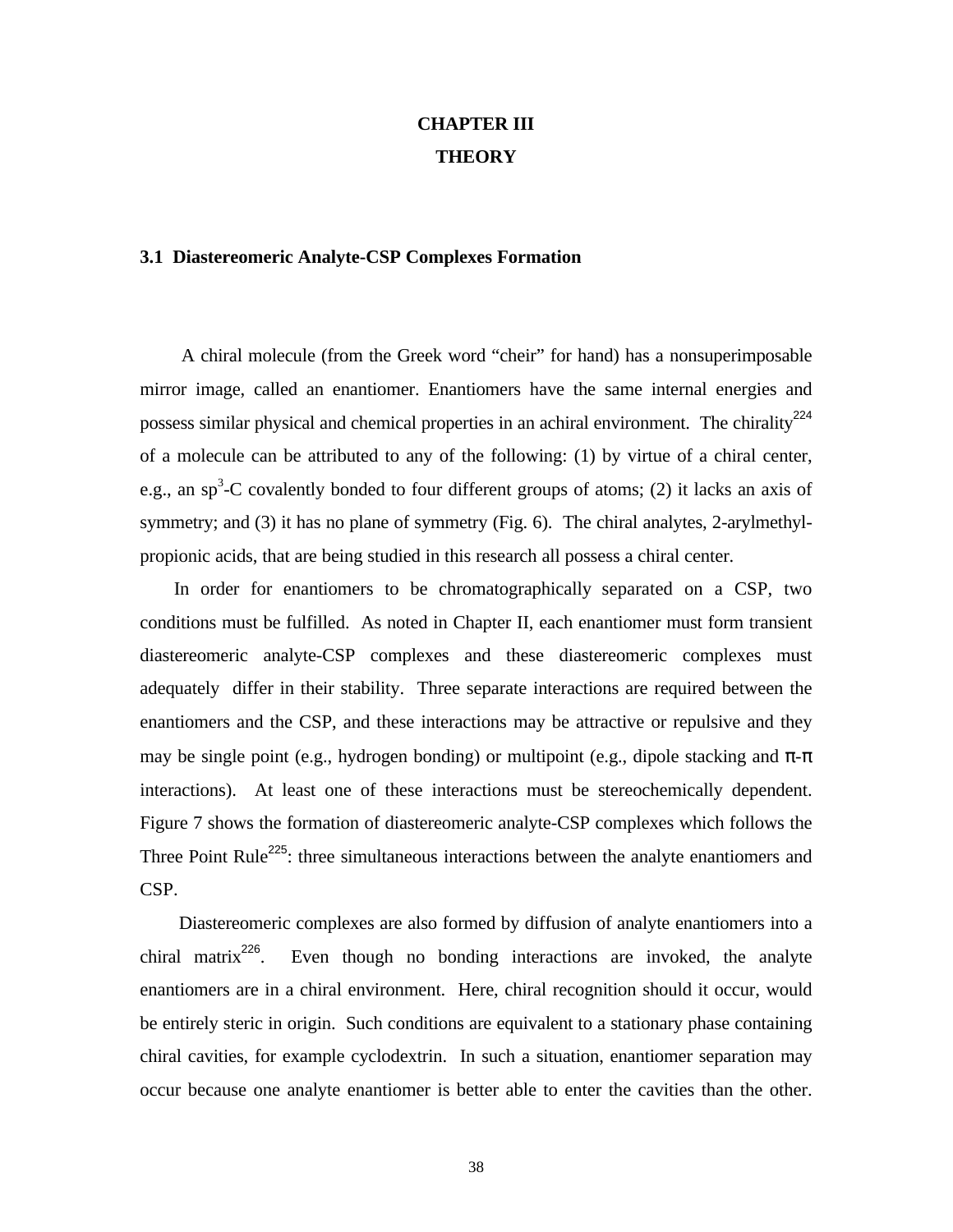

Figure 6. Three possible categories for chirality: (a) chiral center; (b) chiral axis; and (c) chiral plane.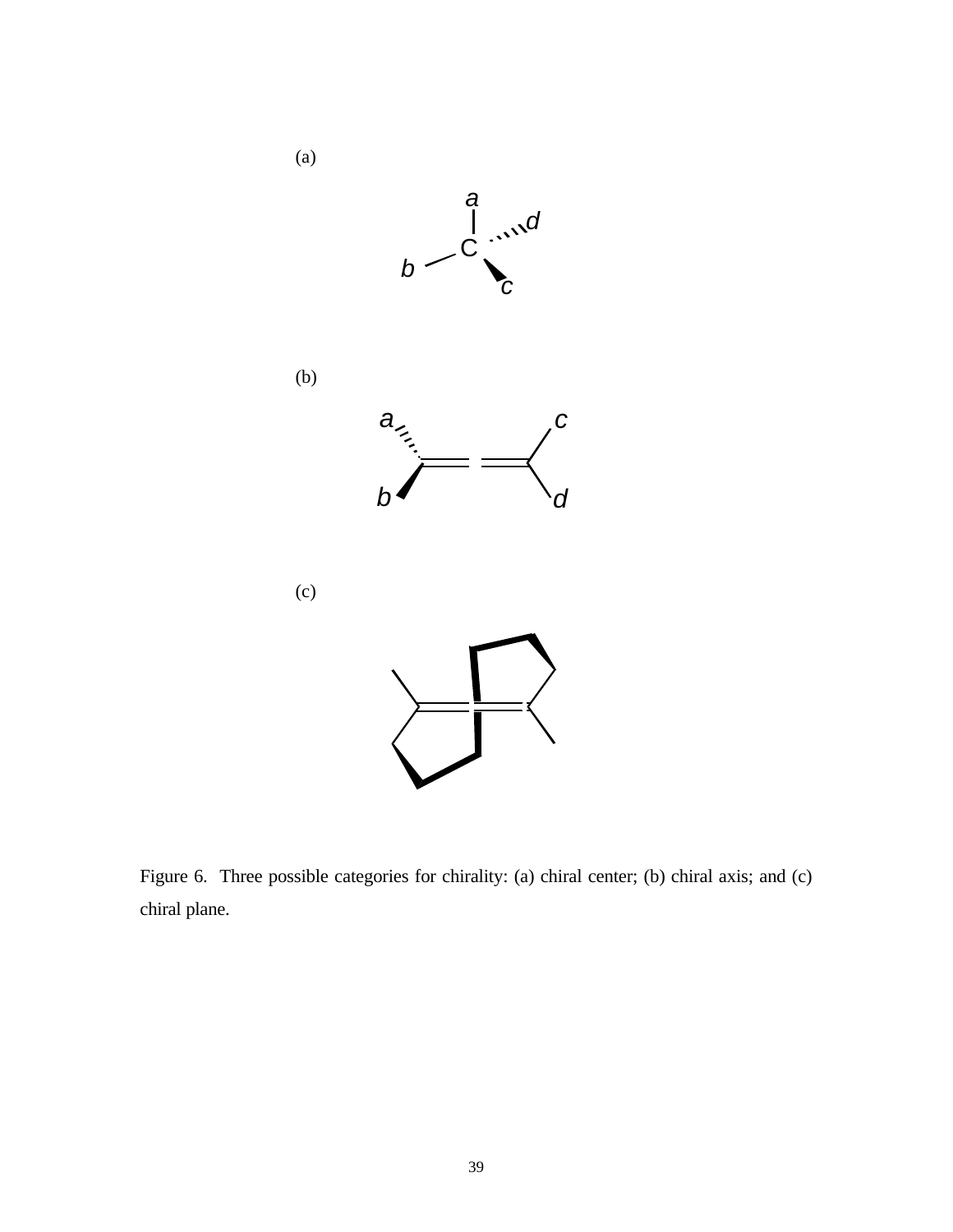# **THREE POINT MODEL** (Diastereomeric Analyte-CSP Complexes)



Figure 7. Three Point Model for the formation of the diasteromeric analyte-CSP complexes: (a) more stable and more retained and (b) less stable, hence elutes first.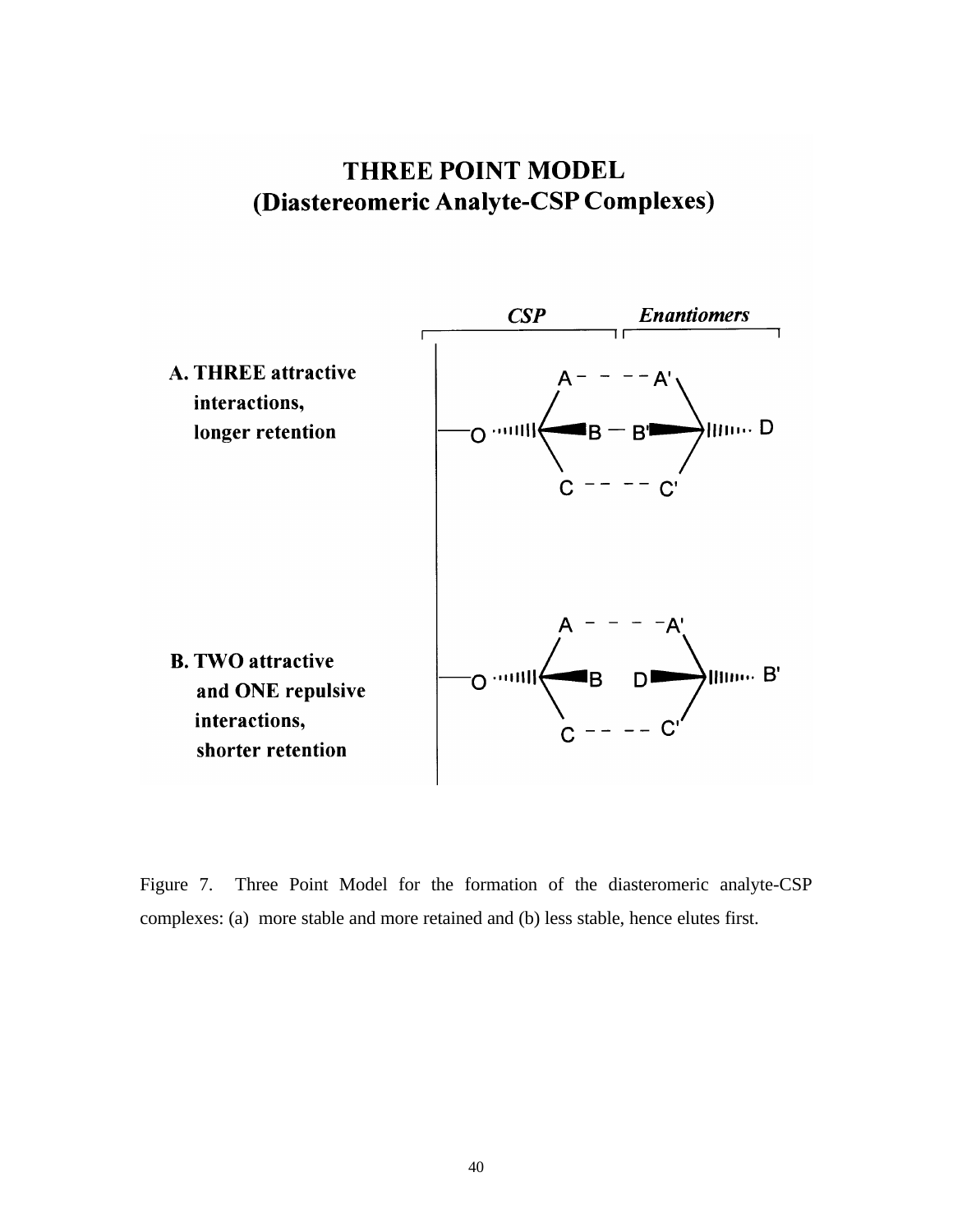The Three Point Rule is still in effect during enantioselective discrimination of the least retained enantiomer.<sup>227</sup> Combination of attractive forces and chiral cavities are also possible for diastereomeric complexes formation, and are presumably encountered in polymeric and protein-derived  $CSPs$ <sup>228</sup> The amylose tris(3,5-dimethylphenylcarbamate) and cellulose tris(3,5-dimethylphenylcarbamate) CSPs that are being investigated in this research are known to exhibit both attractive interaction and steric fit into chiral cavities.<sup>229-232</sup>

 It was noted in Chapter I that a CSP is composed of a chiral selector that is immobilized, either adsorbed or chemically bonded, to a silica support. The chiral selector consists of active adsorption sites where the interactions between analyte and CSP takes place. The analyte-CSP interactions<sup>230</sup>, leading to the formation of diastereomeric complexes are:

- 1. Hydrogen Bonding
- 2. Ion Dipole
- 3. Dipole Dipole (Keesom)
- 4. Dipole Induced Dipole (Debye)
- 5. London Dispersion Forces
- 6. Electron Pair Donor-Acceptor  $(\pi$ - $\pi$  interactions)

Some analyte-CSP interactions are illustrated in Fig. 8.

 Hydrogen bonding (a high energy form of dipole-dipole interaction) is the most important interaction for the majority of the CSPs. A hydrogen bond is formed when an acidic proton is in close proximity with an electron pair donor or a hydrogen bond acceptor group such as oxygen (in alcohols, carboxyl, carbonyl, and ethers), a nitrogen atom (primary and secondary amines), a halogen, and a sulfur atom (thiol groups). Hydrogen bonds are nearly linear, asymmetrical and equal to the distance between the proton donor and acceptor atoms. Hydrogen bond energies can vary between 20 kJ/mol for O-H--O to as high as 150 kJ/mol, depending on the distance of interaction and type of the hydrogen donor and hydrogen acceptor groups.

 Ion-dipole interaction is a Coulombic attraction that exist between an ionic and polar species. Compared to dipole-dipole, dipole-induced dipole, and induced dipole-induced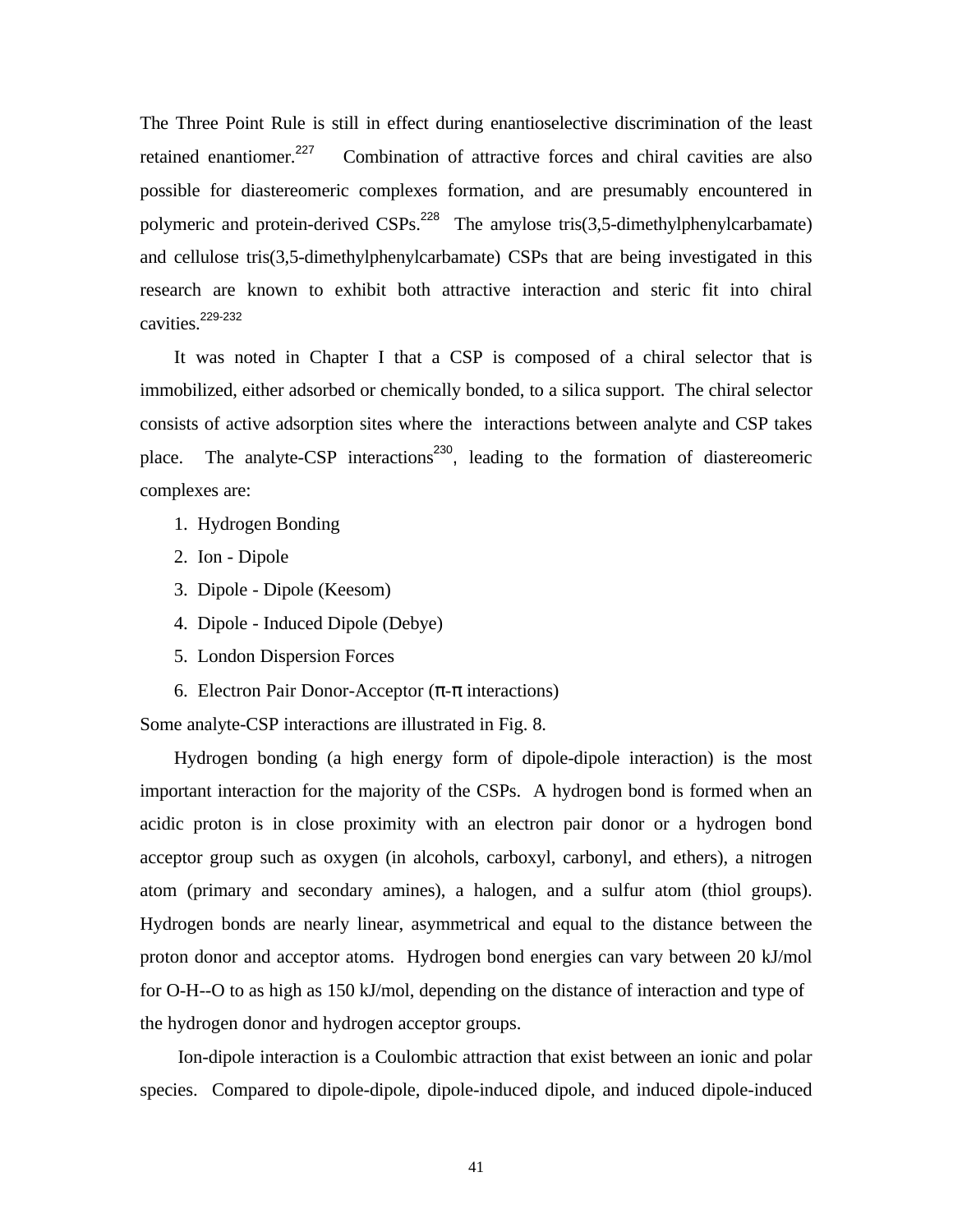(a) π-π interaction and dipole-dipole stacking



(b) inclusion and hydrogen bonding



Figure 8. Analyte-CSP interactions: (a)  $\pi$ - $\pi$  interactions between the phenyl moieties of the analyte (donor) and CSP (acceptor) (-----) and dipole-dipole stacking  $(\leftrightarrow)$ ; and (b) inclusion and hydrogen bonding formation between analyte and cyclodextrin CSP.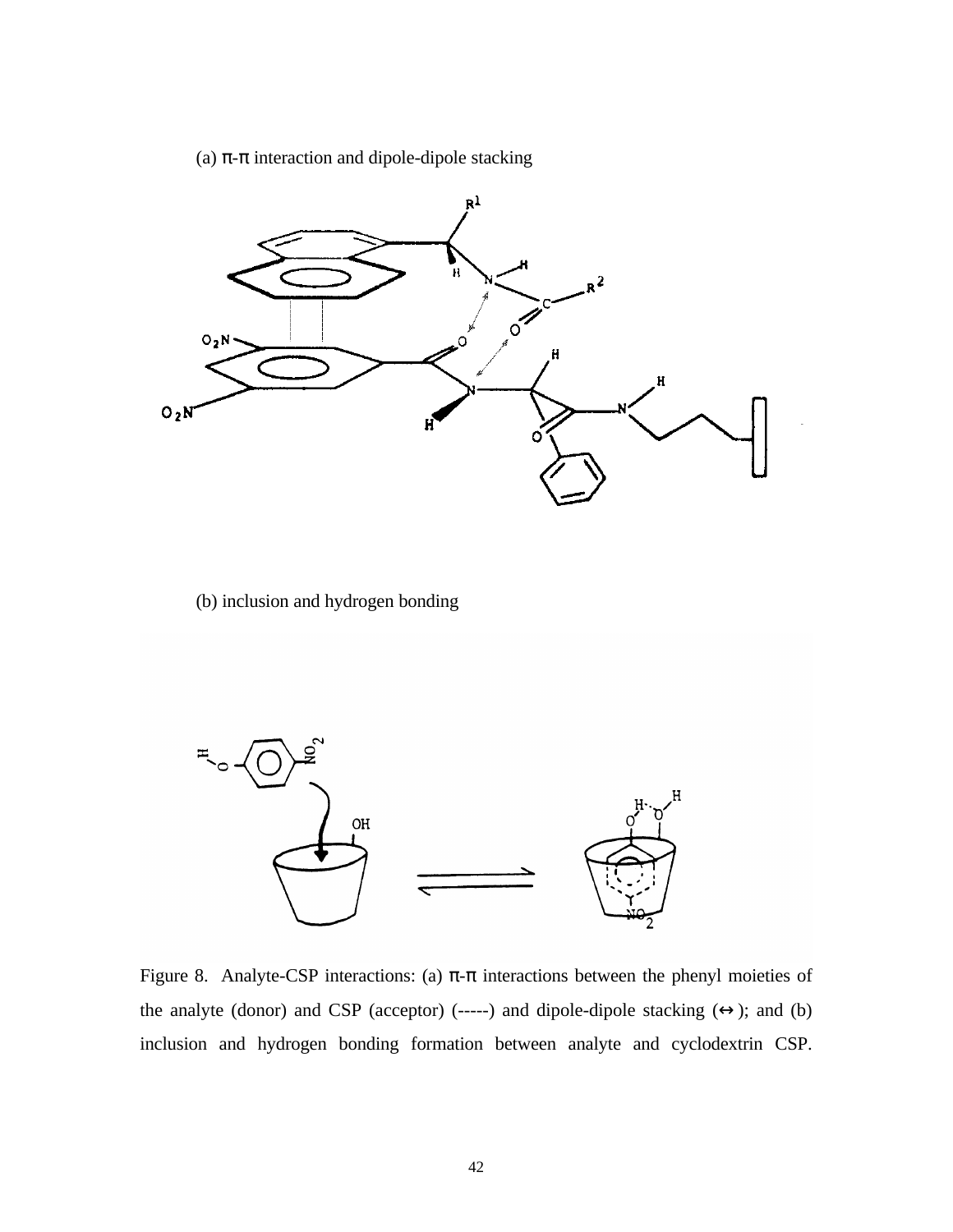dipole interactions, ion-dipole attraction has the greatest Coulombic content. The potential energy of the ion-dipole interaction, as defined by Kaliszan, is given by

$$
\mathbf{E}_{i\text{-}d} = -\mathbf{W}^2 \left( \mathbf{z} \mu \cos \alpha / \varepsilon \mathbf{r}^2 \right) \tag{3.1a}
$$

where **z** is the ion's charge,  $\mu$  the dipole moment of the polar molecule,  $\alpha$  the angle between a line **r** between the ion and the dipole's center. Relative electric permititivity, ε, characterizes the ability of the solvent to pass a charge, and is high for dissociated solvents (81 F/m for water) and lower for less polar solvents (27 for ethanol). **W** is a constant that depends on the system used. The dipole moment<sup>234</sup>  $\mu$  is equal to

$$
\mu = q \mathbf{R} \tag{3.1b}
$$

where **q** is the charge magnitude and **R** the separation between charges.

 In practical terms, the addition of a less polar solvent to a mobile phase in which the analyte-CSP interaction is dependent on the ions in the mobile phase (such as  $Cu^{2}$  in ligand exchange chromatography) would decrease the ion-dipole energy (**Ei-d**) and thus decrease retention.

 Dipole-dipole interactions occur between two polar molecules that possess permanent dipole moments. The degree of attraction is dependent on the orientation of the two molecules, and the population of the various orientations is controlled by the Boltzmann distribution, which in turn is highly influenced by temperature. The dipole-dipole interaction energy, **Ed-d**, is given by

$$
E_{d-d} = -W^2 (2/3 KT) (\mu_1^2 \mu_2^2 / \epsilon r^6)
$$
 (3.1c)

where W is the system constant,  $\bf{K}$  is the Boltzmann constant,  $\bf{T}$  is the absolute temperature,  $\mu_1$  and  $\mu_2$  are the two dipole moments,  $\epsilon$  is electric permittivity, and **r** is the distance between dipoles.

 A high attractive dipole-dipole interaction energy is favored when the molecules are oriented so that the positive dipole is near the negative dipole. At high temperatures, all dipole orientations are equally populated, and at low temperatures high dipole-dipole interaction is favored.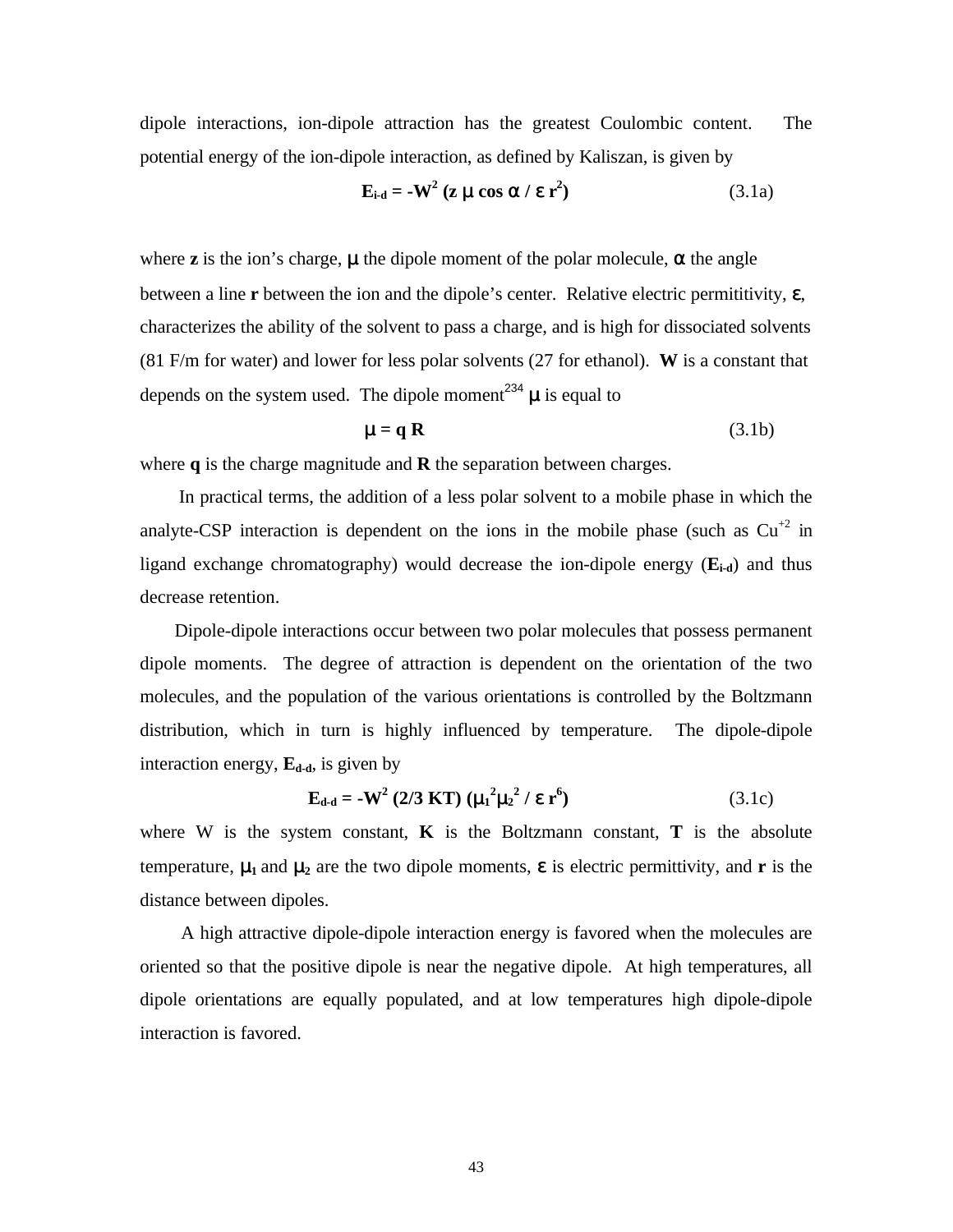From the above relationship, it can be inferrred that the enantioseparation on a CSP would be favored at low temperature if dipole-dipole interactions are critical for chiral discrimination.

 Dipole-induced dipole interactions exist between polar and nonpolar molecules. The nonpolar molecule is polarized, inducing a dipole moment, due to the presence of the polar molecule that possesses a permanent dipole. The induced dipole moment, in this situation, is not affected by temperature since it cannot be disoriented from the direction of the inducing moment<sup>235</sup>. The interaction energy,  $\mathbf{E}_{\text{d-id}}$ , is

$$
\mathbf{E}_{\text{d-id}} = -\mathbf{W}^2 \left[ \mathbf{0.5} \left( \alpha_1 \mathbf{E}_2^2 + \alpha_2 \mathbf{E}_1^2 \right) \right] \tag{3.1d}
$$

where **W** is the system constant,  $\alpha$  is the polarizability of molecules 1 and 2,  $\mathbf{E}_2$  and  $\mathbf{E}_1$  are the electric fields generated by the polar and nonpolar molecules, respectively.

 London dispersion forces exist between all types of polar and nonpolar molecules. These dispersion forces arise from the imbalance concentration of electron cloud around a molecule that induces a temporary dipole moment on a nearby molecule. The energy associated with dispersion forces, **Edisp**, is

$$
\mathbf{E}_{\text{disp}} = -\mathbf{W}^2 \ (3/2) \ (\mathbf{I}_1 \mathbf{I}_2 / \mathbf{I}_1 + \mathbf{I}_2) \ (\alpha_1 \alpha_2 / \epsilon \ \mathbf{r}^6)
$$

(3.1e)

where  $I_1$  and  $I_2$  are the ionization potentials for the two interacting molecules. There is no temperature dependence of **Edisp** since molecular orientation does not affect the random instantaneous dipoles.

 Dipole-dipole, dipole-induced dipole, and London dispersion interactions are nonspecific, low energy attractive forces. The total potential energy for dipole-dipole, dipole-induced dipole, and London forces are

$$
\mathbf{E}_{\text{total}} = \mathbf{E}_{\text{d-d}} + \mathbf{E}_{\text{d-id}} + \mathbf{E}_{\text{disp}} \tag{3.1f}
$$

The decreasing strength of these interactions is: dipole-dipole > dipole-induced dipole > induced dipole-induced dipole.

 The last possible attractive interactions between the analyte and CSP are the electron donor-acceptor interactions. These involve a transfer of an electron pair residing in a higher energy orbital (the donor) to a vacant, lower energy orbital (the acceptor). Generally, in the analyte-CSP interactions, the  $\pi$  electrons are involved, e.g.  $\pi$ - $\pi$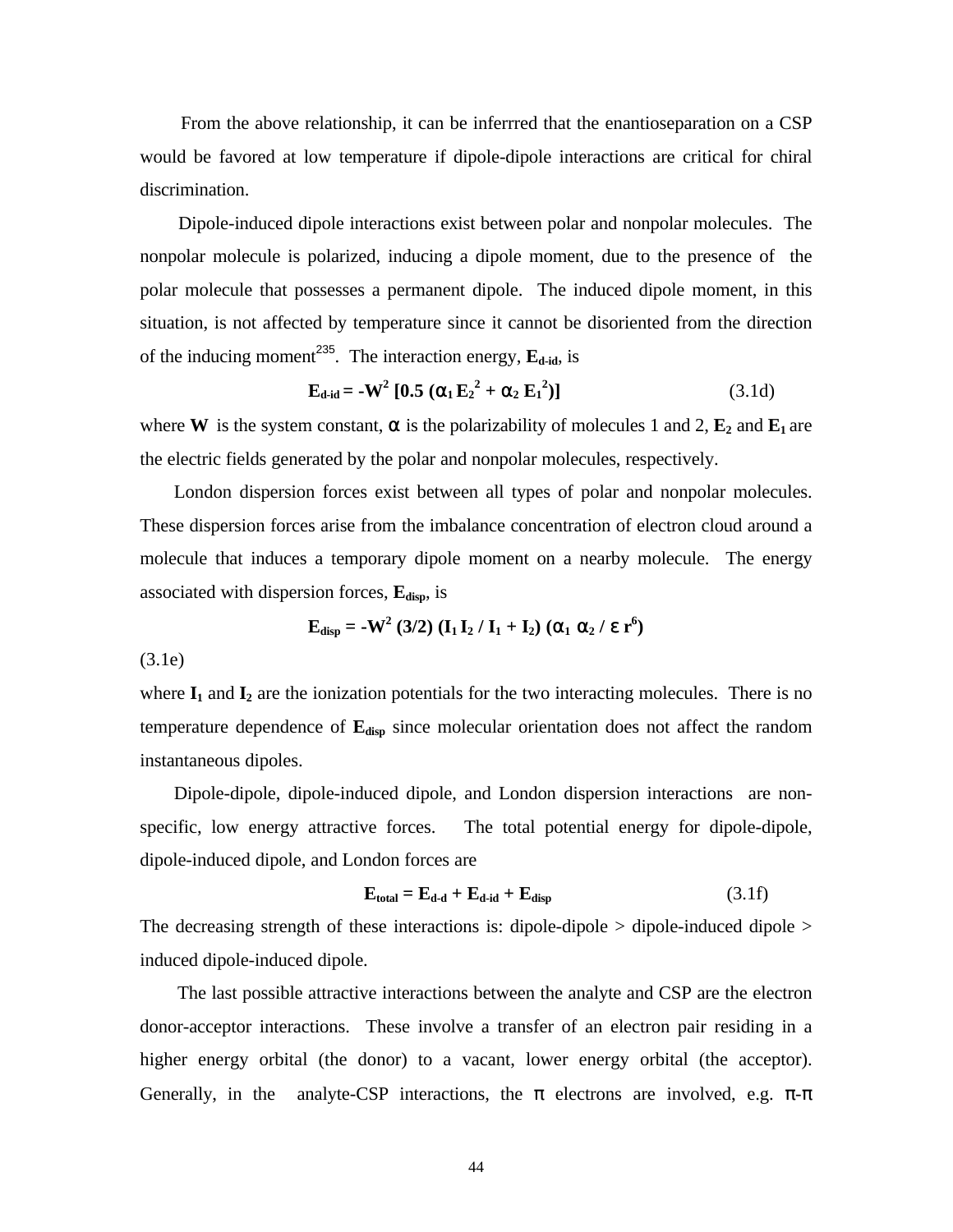interactions between phenyl moieties. Kaliszan notes that the energy for electron donoracceptor interactions involving neutral species, such as benzene-1,3,5-trinitrobenzene, is weaker  $(\sim 8 \text{ kJ/mol})$  compared to those formed between charged species  $(\sim 188 \text{ kJ/mol})$ .

 Another important interaction between analyte and CSP is negative interaction or repulsion. This arises from the proximity of like charges. Huheey<sup>236</sup> notes that at very short distances the electron clouds begin to repel one another (Pauli exclusion priciple). The relationship between repulsive energy,  $\mathbf{E}_R$  and distance is

$$
\mathbf{E}_{\mathbf{R}} = +k/r^{\mathbf{n}} \tag{3.1g}
$$

where  $\bf{k}$  is a constant and  $\bf{r}$  is the internuclear distance. The Leonnard-Jones function that describes attractive-repulsive interactions between two molecules as given by Kaliszan is

$$
\mathbf{E}_{(\mathbf{r})} = -(\mathbf{a} / \mathbf{r}^6) + (\mathbf{b} / \mathbf{r}^m) \tag{3.1h}
$$

where  $(\mathbf{a} / \mathbf{r}^6)$  is the attractive term, and  $(\mathbf{b} / \mathbf{r}^m)$  is the repulsive term with a value for **m** between 9 and 12.

 Table III summarizes the all the possible analyte-CSP interactions, relative strengths, and distances between the interacting molecules.

### **3.2 Thermodynamics of Enantioseparation**

 The separation of the R and S enantiomers on a chiral stationary phase involves the reversible formation of a pair of reversible diastereomeric analyte-CSP complexes<sup>238</sup>, **[R**•**CSP]** and **[S**•**CSP]**:

$$
\mathbf{R}_{\mathrm{M}} + \mathbf{CSP} = [\mathbf{R} \bullet \mathbf{CSP}] \tag{3.2a}
$$

$$
\mathbf{S}_{\mathbf{M}} + \mathbf{CSP} = [\mathbf{S} \bullet \mathbf{CSP}] \tag{3.2b}
$$

where  $\mathbf{R}_M$  and  $\mathbf{S}_M$  represents the R and S analytes in the mobile phase, before interacting with the CSP. The differences in the stability between these diastereomeric complexes leads to a difference of retention time. The enantiomer that forms the less stable complex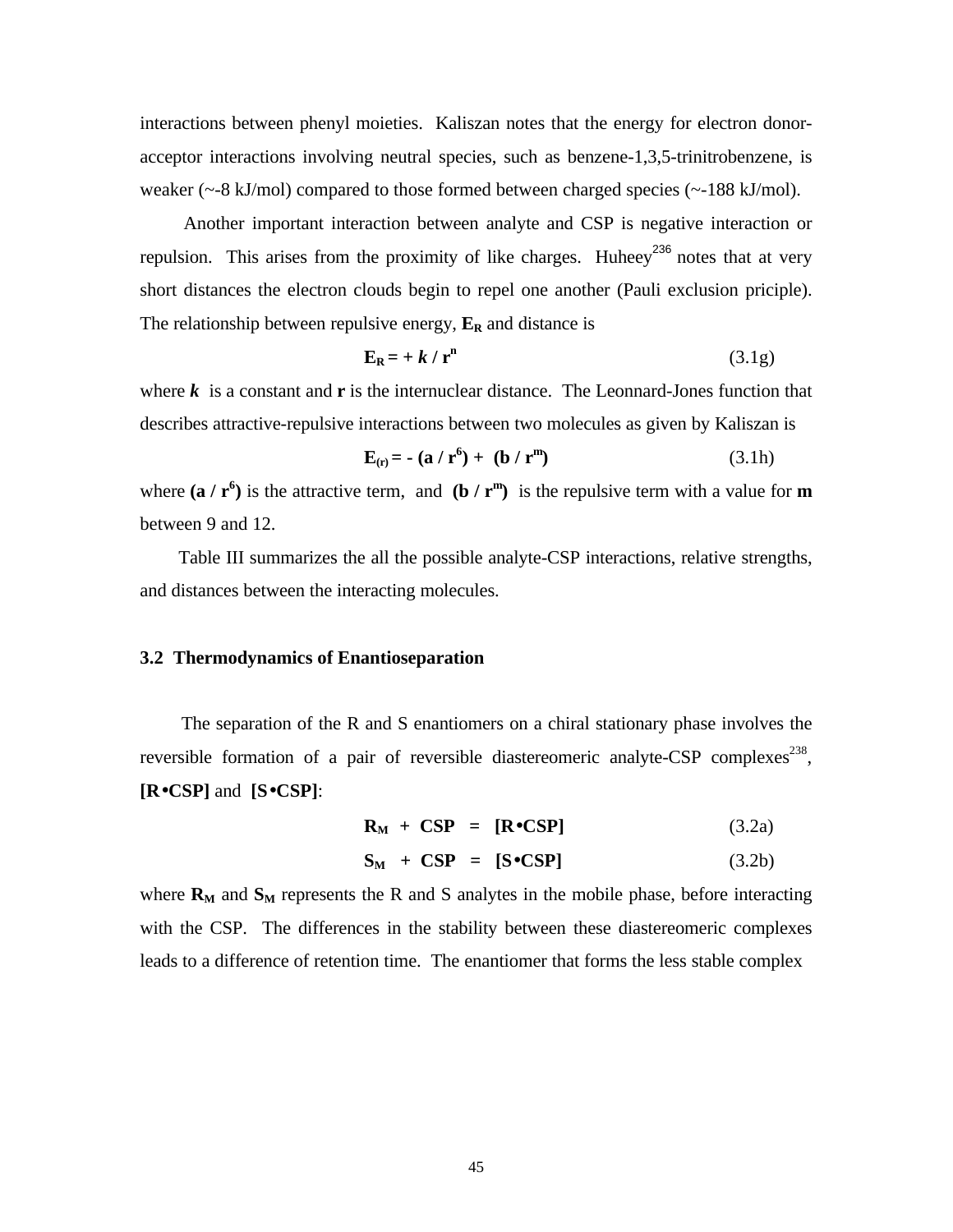**Table III. A summary of intermolecular attractions between analyte and CSP for diastereomeric complexes formation. (After Huheey, Ref 237. )**

| Interaction Type                | <b>Relative Strength</b> | <b>Working Distances</b>        |
|---------------------------------|--------------------------|---------------------------------|
| Hydrogen bond                   | <b>Very Strong</b>       | Long range                      |
| $\pi$ -Electron Donor-Acceptor  | Strong                   | Moderately long range           |
| Ion - Dipole                    | Strong                   | $1/r^2$ , short range           |
| Dipole - Dipole                 | <b>Moderately Strong</b> | $1/r^3$ , short range           |
| Dipole - Induced Dipole         | Weak                     | $1/r^6$ , very short range      |
| <b>London Dispersion Forces</b> | Very Weak                | $1/r^6$ , extremely short range |

will be eluted first. These diastereomeric complexes must therefore differ adequately in free energy for an enantiomer separation to be observed.

 In chromatography, the magnitude of solute retention is expressed by the retention factor,  $k$ , which is a measure of the stoichiometric mass distribution of analyte between the stationary and mobile phases $^{239}$ .

 $k =$  analyte mass in stationary phase / analyte mass in mobile phase (3.2c) For the enantiomers R and S, their respective retention factors  $k_{\text{R}}$  and  $k_{\text{S}}$  expressions are

$$
k_{\rm R} = (\text{R} \bullet \text{CSP})_{\rm S} / \text{R}_{\rm M} \tag{3.2d}
$$

$$
k_{\rm S} = (\mathbf{S} \bullet \mathbf{C} \mathbf{S} \mathbf{P})_{\rm S} / \mathbf{S}_{\rm M}
$$
 (3.2e)

where  $(\mathbf{R} \bullet \mathbf{CSP})$ <sub>S</sub>,  $(\mathbf{S} \bullet \mathbf{CSP})$ <sub>S</sub>,  $\mathbf{R}_M$ , and  $\mathbf{S}_M$  are the masses of R and S in the stationary phase and mobile phase, respectively.

Expressing  $k_R$  and  $k_S$  in terms of molar concentrations

$$
k_{\rm R} = [\text{R-CSP}]_{\rm S} \ \mathbf{V}_{\rm S} / [\text{R}]_{\rm M} \ \mathbf{V}_{\rm M} \tag{3.2f}
$$

$$
k_{\rm S} = \text{[S-CSP]}_{\rm S} \ \mathbf{V}_{\rm S} / \text{[S]}_{\rm M} \ \mathbf{V}_{\rm M} \tag{3.2g}
$$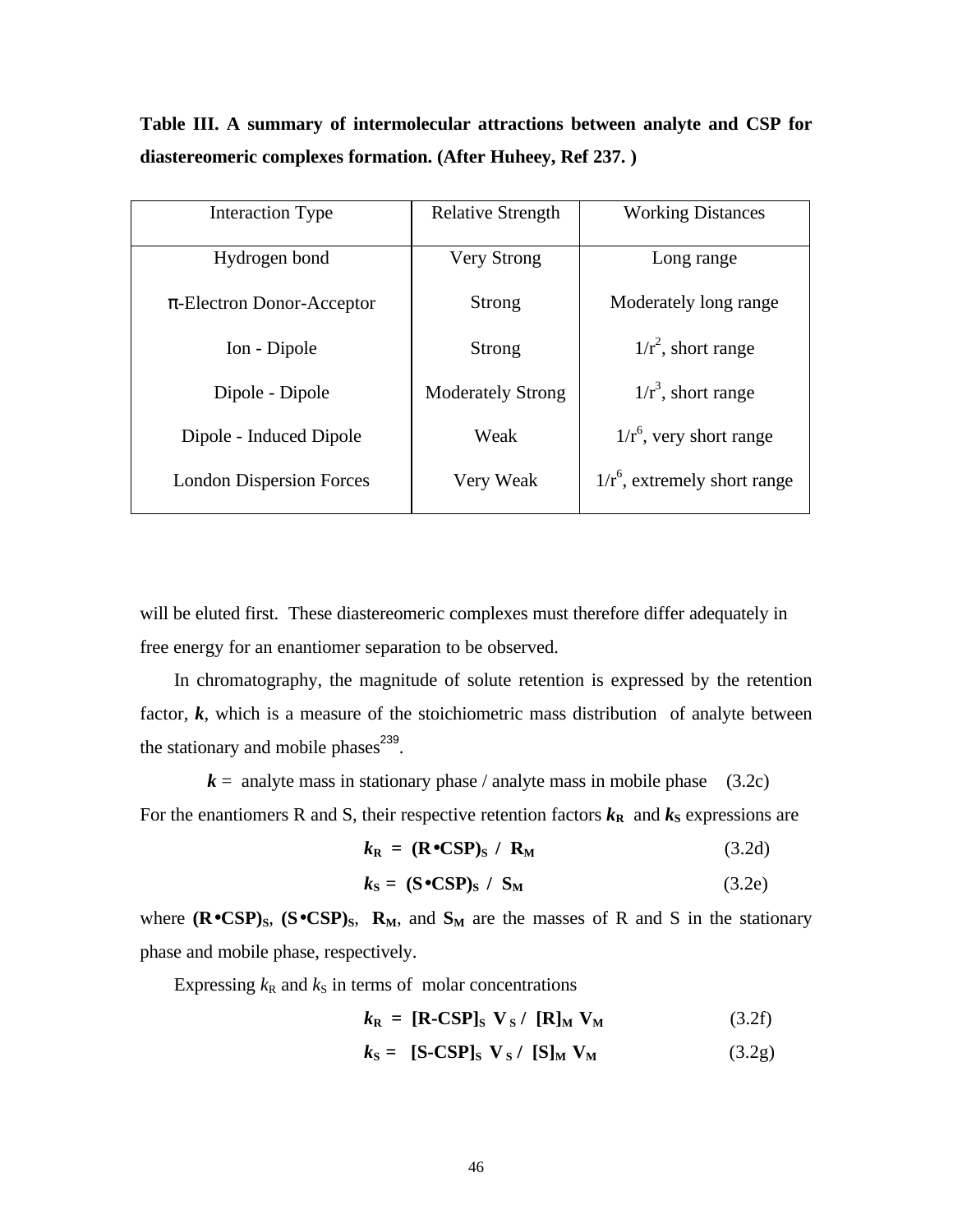where  $[R\text{-}CSP]_S$ ,  $[S\text{-}CSP]_S$ ,  $[R]_M$ , and  $[S]_M$  are the molar concentrations of R and S in the stationary phase, and  $V_s$  and  $V_M$  are the volumes of the stationary phase and mobile phase respectively. In a given column the volume ratio of the stationary and mobile phases,  $\varphi$ , is fixed so that the mass distribution ratio is simply given by

$$
k_{\mathbf{R}} = \varphi \left( [\mathbf{R} - \mathbf{CSP}]_{\mathbf{S}} / [\mathbf{R}]_{\mathbf{M}} \right) \tag{3.2h}
$$

$$
k_{\rm S} = \varphi \quad \text{([S-CSP]}_{\rm S} / \text{ [S]}_{\rm M}) \tag{3.2i}
$$

 Considering the equilibrium distribution of the R and S enantiomers between the stationary and mobile phases, the respective equilibrium constants denoted by *KR* and *K<sup>S</sup>* are:

$$
K_R = [\mathbf{R}\text{-CSP}]_{\text{S}} / [\mathbf{R}]_{\text{M}} \tag{3.2j}
$$

$$
K_S = [S-CSP]_S / [S]_M \qquad (3.2k)
$$

Eqn. 3.2j and 3.2k can be rewritten as

$$
k_{\mathbf{R}} = \boldsymbol{\varphi} \, K_{R} \tag{3.21}
$$

$$
k_{\rm S} = \varphi \, K_{\rm S} \tag{3.2m}
$$

The enantioselectivity,  $\alpha_{RS}$ , which describes the selective interaction of the enantiomers with the chiral stationary phase is

$$
\alpha_{\rm RS} = k_{\rm R} / k_{\rm S} \tag{3.2n}
$$

when  $k_{\rm R} > k_{\rm S}$ .

 Because retention factor is directly related to its equilibrium distribution constant, and from the relationship of the Gibbs free energy change and the distribution equilibrium constant, *K*,

$$
\Delta G = -RT \ln K = -RT \ln (k/\varphi) \tag{3.20}
$$

Eqn. 3.2p becomes

$$
\alpha_{RS} = \exp[\sum(-\Delta G_R / RT)] / \exp[\sum(-\Delta G_S / RT)] \tag{3.2p}
$$

where the ∑Δ**G<sup>R</sup>** and ∑Δ**GS** are the total molecular free energies of adsorption of the R and S enantiomers, respectively.

 In the case of enantiomers, all analyte-stationary phase interactions except chiral interactions,  $\Sigma \Delta G$ , are identical and cancel.<sup>240</sup>

$$
\alpha_{RS} = \exp\sum [(-\Delta G_R - \Delta G_S) / RT] \tag{3.2q}
$$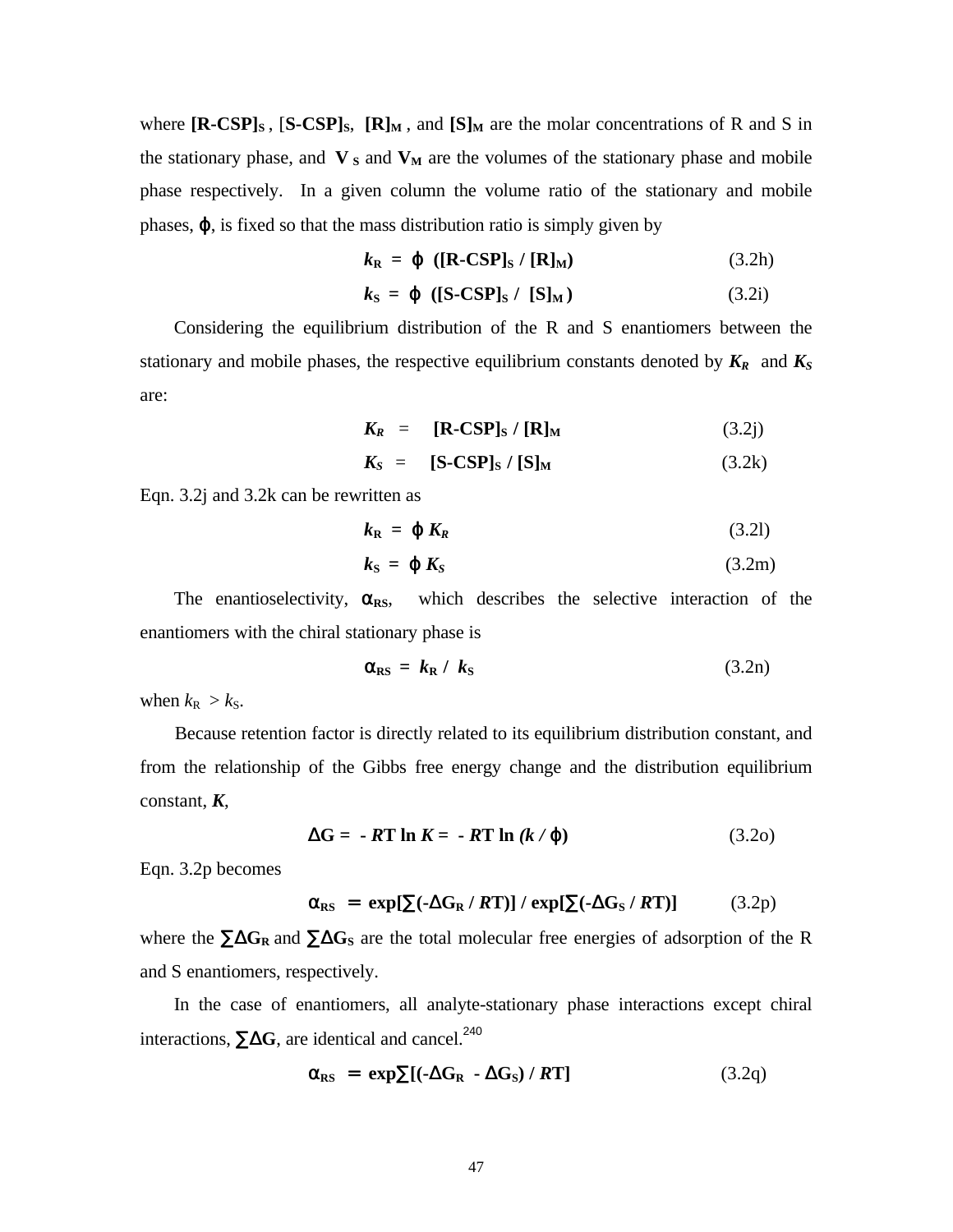Rearrangement of Eqn. 3.2s gives the relationship between  $\alpha_{RS}$  and  $\Delta(\Delta G)$ , the difference in the molar free energy of the interaction for the two enantiomers with a chiral stationary phase.

$$
\alpha_{RS} = \exp \sum [\Delta(\Delta G) / RT] \tag{3.2r}
$$

The  $\Delta(\Delta G)$  difference is solely responsible for enantioselectivity. It must be remembered that the enantiomers have equal internal energies, their solvation enthalpies are equal in a given mobile phase. The larger the value of  $\Delta(\Delta G)$  the better is the enantiomeric separation. Since  $\Delta(\Delta G)$  determines enantioselectivity, the designer of a CSP should maximize Δ**(**Δ**G)** while minimizing the adsorption energies, Δ**G<sup>R</sup>** and Δ**GS**. Large Δ**G<sup>R</sup>** and  $\Delta G_s$  lead to long retention times and broad chromatographic peaks.

Applying the Gibbs-Helmholtz,  $G = H - TS$ , Eqn. 3.2t becomes

$$
R \ln \alpha_{\text{RS}} = -\Delta(\Delta H) / T + \Delta(\Delta S) \tag{3.2s}
$$

where **R** is a gas constant,  $\Delta(\Delta H)$  and  $\Delta(\Delta S)$  are the differences in the enthalpy and entropy of the interactions of R and S enantiomers with the stationary phase, respectively.

The  $\Delta(\Delta H)$  and  $\Delta(\Delta S)$  values can be obtained by measuring the  $\alpha_{RS}$  of an enantiomeric pair at different temperatures and plotting **R** ln  $\alpha_{RS}$  versus 1 / **T** (Fig. 9). If  $\Delta(\Delta H)$  is a constant within the temperature range, a straight line should be obtained. In chromatography, this means that the retention mechanism is invariant under the temperature range being studied is invariant. The slope is  $\Delta(\Delta H)$  and the intercept is Δ**(**Δ**S)**.

 In addition, as follows from the Gibbs-Helmholtz relationship, there exists a certain temperature, called isoenantioselective temperature, $T_{\text{iso}}$ , at which  $\Delta_{\text{RS}}(\Delta G)$  is zero with no enantiomer resolution.241-242

$$
T_{\text{iso}} = \Delta_{\text{RS}} \Delta H / \Delta_{\text{RS}} \Delta S \tag{3.2t}
$$

At temperatures higher than  $T_{iso}$ , the enantiomer elution order should be reversed. Evidence for the reversal of enantioselectivity has been found in gas chromatographic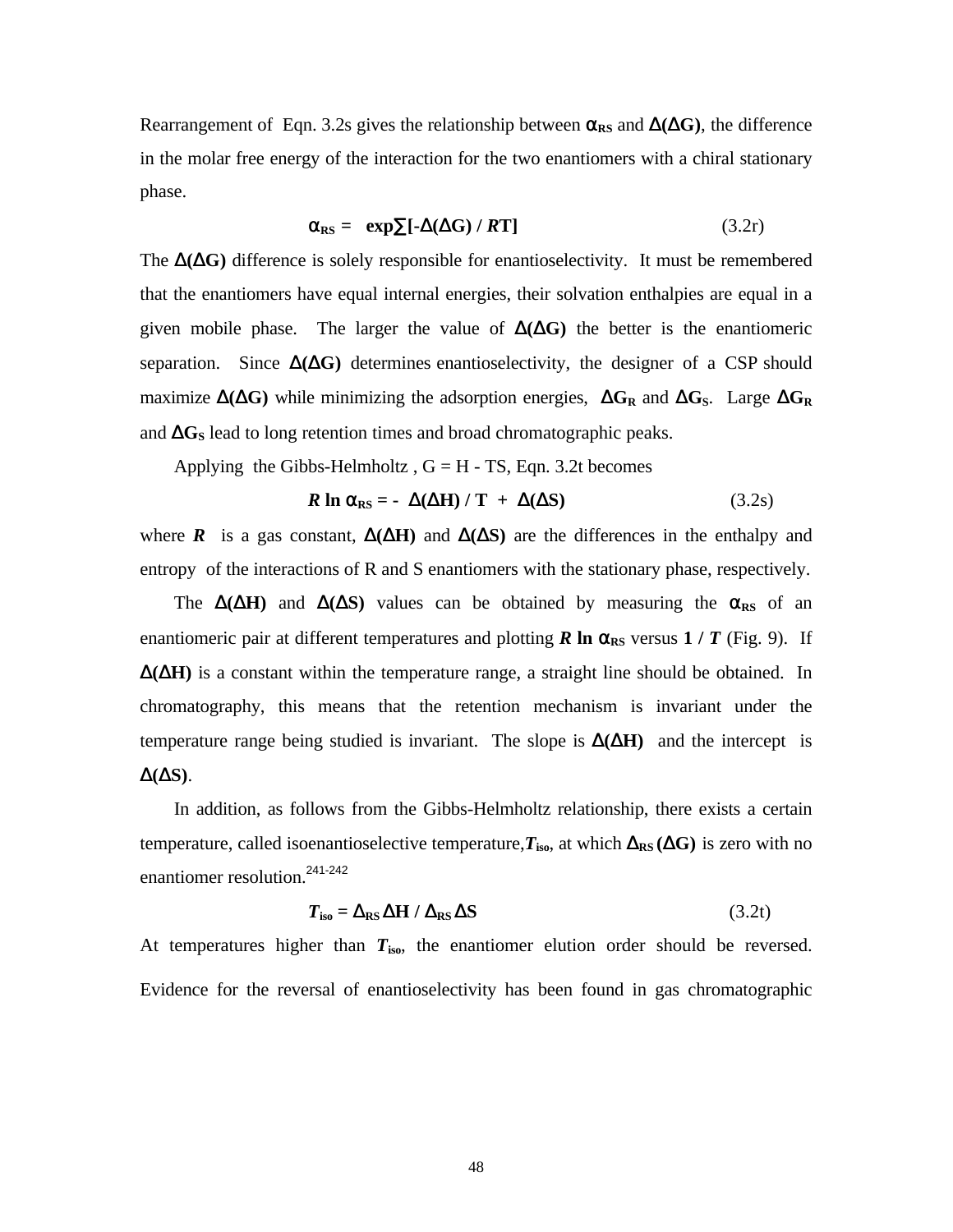

 $1/T(K)$ 

Figure 9. Van't Hoff type plot. **R** ln  $\alpha_{RS}$  versus 1 / **T** : slope is  $\Delta(\Delta H)$  and intercept is  $Δ(ΔS)$ .

enantiomer separations.<sup>243-248</sup> Below the isoenantioselective temperature, enantioselectivity is governed by  $-\Delta_{RS} \Delta H$  and above it by  $\Delta_{RS} \Delta S^{249}$ .

Another way of determining the  $\Delta(\Delta H)$ ,  $\Delta(\Delta S)$ , and  $\Delta_{RS}(\Delta G)$  is by plotting the logarithm of the retention factor, **ln** *k*, against the reciprocal of absolute temperature, **1/***T* (van't Hoff plots) for both R and S enantiomers (Fig. 10).

From Eqn. 3.2q

$$
\ln k = -\Delta H /RT + \Delta S / R + \ln \varphi \tag{3.2u}
$$

To a first approximation ,

$$
\ln k = -\Delta H / RT + \Delta S / R \qquad (3.2v)
$$

where the slope is  $\Delta(\Delta H)$  and the intercept,  $\Delta(\Delta S)$ . A linear van't Hoff curve indicates that the retention mechanism under the temperature range being studied is invariant. At the  $T_{\text{iso}}$ , the two  $\ln k$  vs.  $1/T$  lines cross each other (Fig. 10c).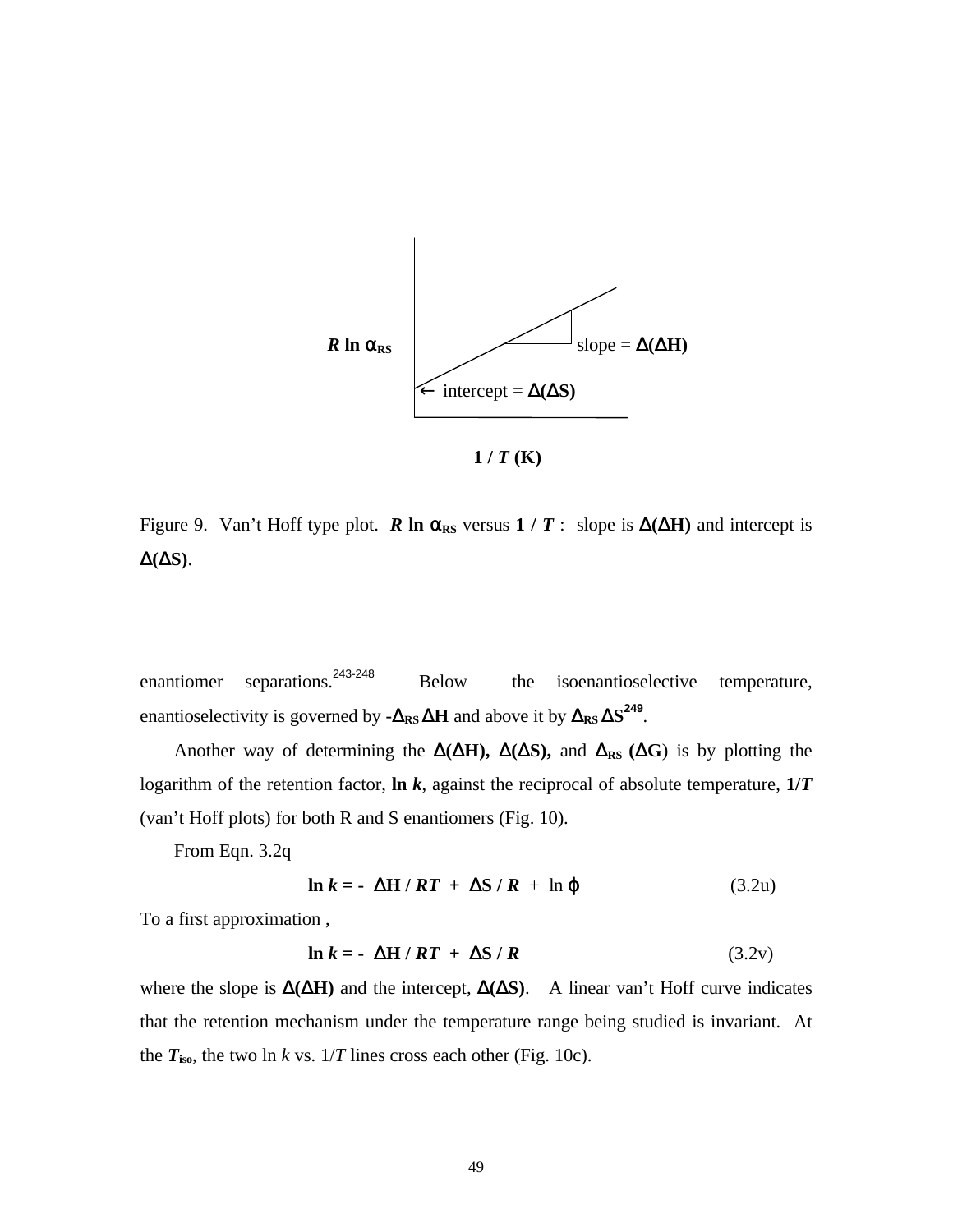(a) Enthalpy Controlled











 $1/T$  **(K)** 

Figure 10. Plots of **ln** *k* agains **1 /** *T* **(K)** (van't Hoff plots): (a) enthalpy-controlled enantioseparation; (b) entropy-controlled enantioseparation; and (c) isoenantioselective temprature,  $T_{\text{iso}}$ 

 As noted in Chapter 1, the influence of temperature on retention is almost always unidirectional. An increase in temperature usually decreases the retention of analytes due,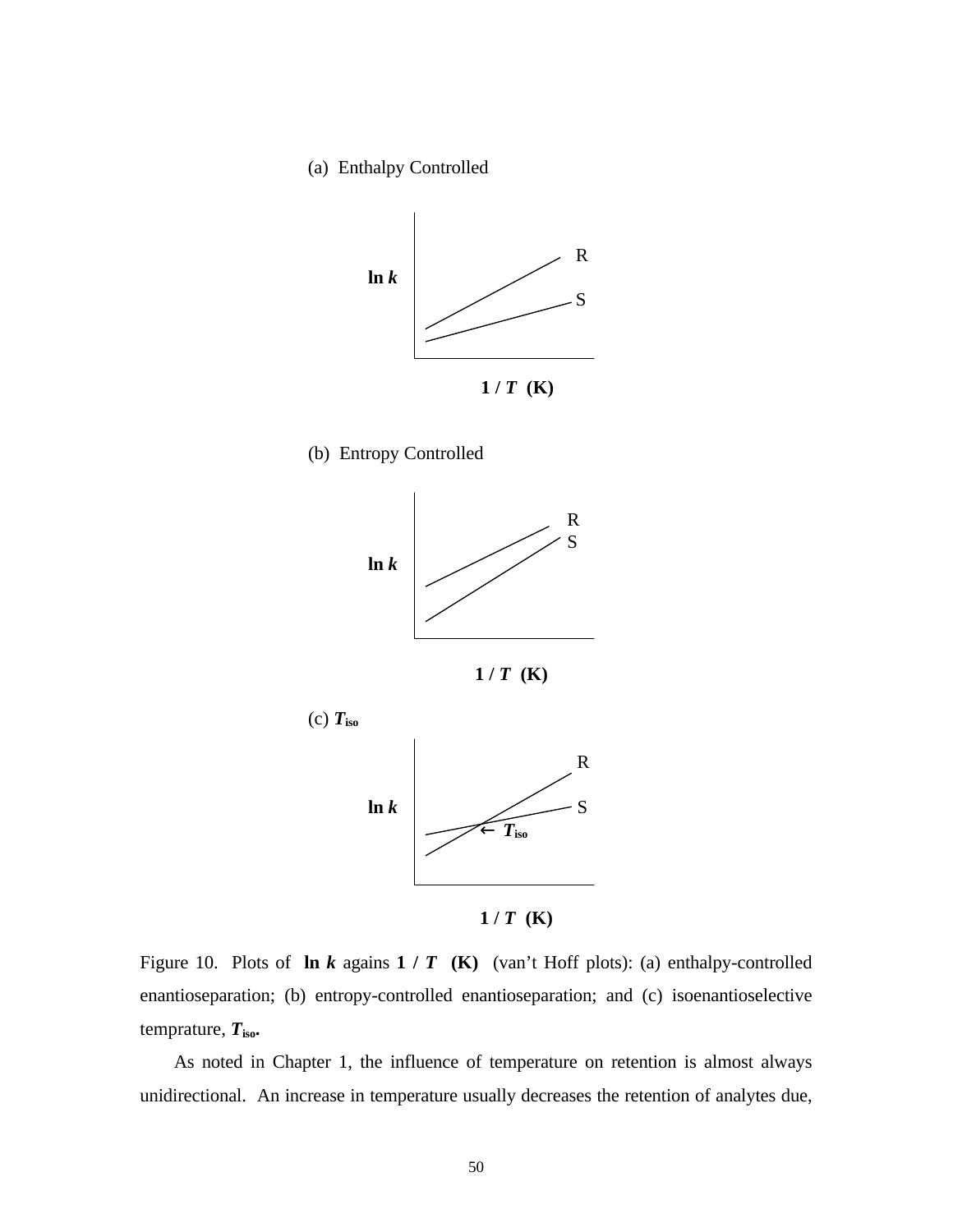on a molecular level, to the faster migration of analyte molecules through the chromatographic column. However, the enantioselectivity,  $\alpha_{RS}$ , may increase or decrease with an increase in temperature.

According to Schurig and others<sup>249-250</sup>, the separation of enantiomers on a CSP is said to be enthalpy driven when the enthalpy term,  $\Delta(\Delta H)$  dominates over the entropy term,  $\Delta(\Delta S)$ . In this case, lowering the temperature improves enantioselectivity and thus, the enantioseparation. Considering the vant Hoff plots of the R and S enantiomers (Fig 10a), this is manifested by a large difference in slopes that corresponds to  $\Delta(\Delta H)$ . That is, the two lines are diverging from each other.

 For an entropy controlled enantioseparation, Δ**(**Δ**S)** dominates over Δ**(**Δ**H)**. This means a decrease in temperature decreases enantioselectivity. The vant Hoff plots of the R and S enantiomers (Fig 10b) shows a large difference in the intercepts of the two lines, which corresponds to  $\Delta(\Delta S)$ . From the method development point of view, increasing the temperature helps optimize the entropy controlled enantioseparation.

#### **3.3 Enthalpy-Entropy Compensation**

 As noted in Chapter II, the enthalpy-entropy compensation method was used by Melander, Campbell and Horvath<sup>251</sup> in 1978 in reversed phase HPLC to study hydrophobic interactions and separation mechanisms. This is an extra-thermodynamic approach to the analysis of physico-chemical data, such as chromatographic retention data. The term extra-thermodynamic denotes the fact that they fall short of a rigorous thermodynamic foundation but they can still be very helpful in interpreting the data. In the enthalpy-entropy compensation analysis, a similarity in values for the compensation temperature suggests that the analytes are retained by the stationary phase through essentially identical interaction mechanisms, thus, the compensation study is a useful tool for comparing retention mechanisms in different chromatographic systems.<sup>252</sup>

Enthalpy-entropy compensation is expressed by

$$
\Delta H^{\circ} = \beta \Delta S^{\circ} + \Delta G^{\circ}{}_{\beta} \tag{3.4a}
$$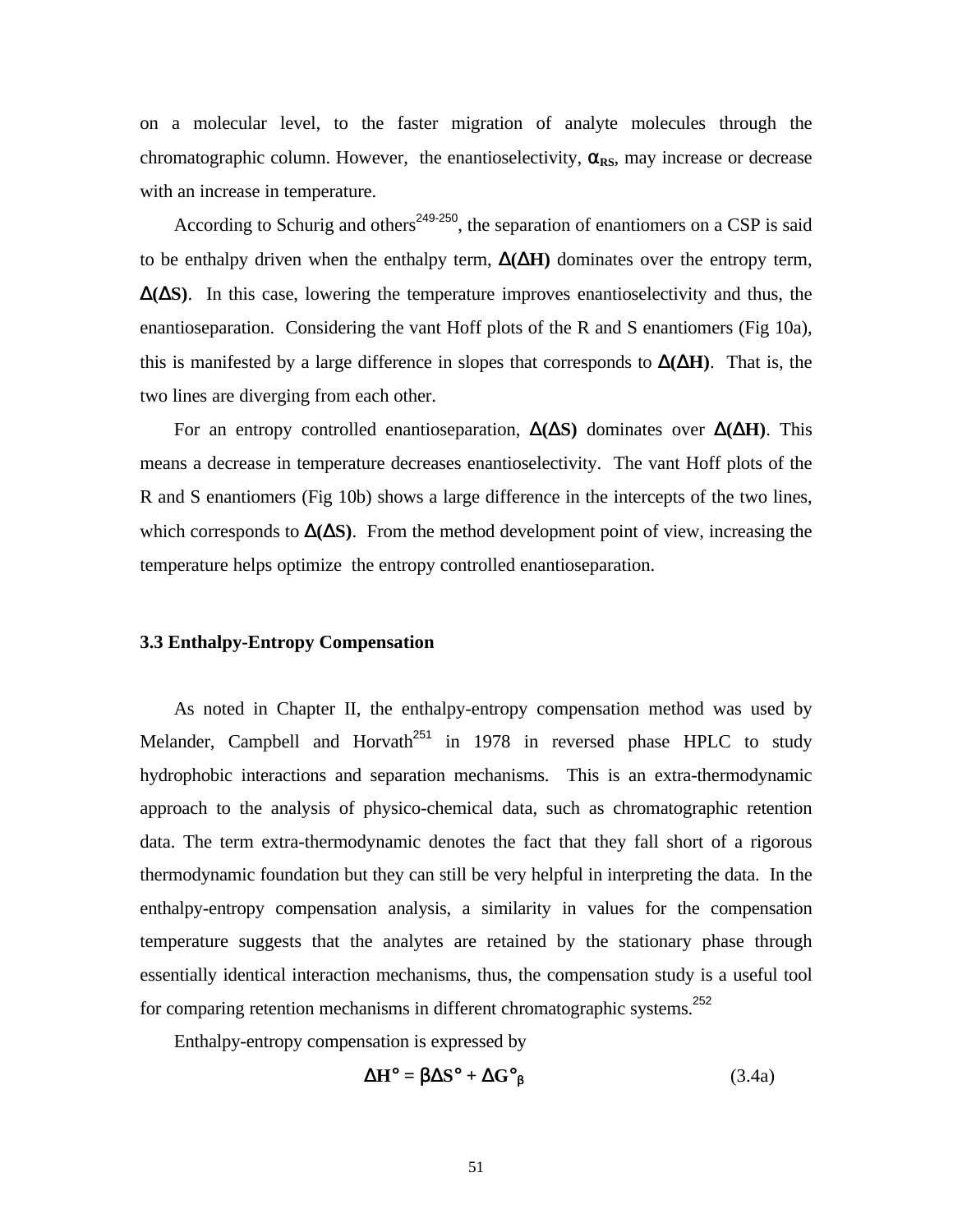where  $\Delta G^{\circ}_{\beta}$  is the Gibbs free energy of a physico-chemical interaction at the compensation temperature β**,** and Δ**H**° and Δ**S**° are the corresponding standard enthalpy and entropy, respectively. The above equation means that in the vicinity of  $\beta$  changes in Δ**H**° are offset by changes in Δ**S**° so that the Gibbs free energy change is independent of temperature. When enthalpy-entropy compensation is observed with a family of compounds in a particular chemical transformation, then the values of β and Δ**G**°β are invariant.

Using the Gibbs-Helmholtz relation,  $G = H - TS$ , Eqn. 3.1a can be rewritten to express the free enrgy change,  $\Delta G^{\circ}_{T}$ , measured at a fixed temperature, T, for the compensation process.

$$
\Delta G_{\text{T}}^{\circ} = \Delta H^{\circ} (1 - T / \beta) + T \Delta G^{\circ}_{\beta} / \Delta G_{\text{T}}^{\circ} / \beta \tag{3.4b}
$$

According to Eqn. 3.4b, a plot of Δ**GT**° against the corresponding Δ**H**° yields a straight line and the compensation temperature can be evaluated from the slope. When this behavior is observed, the species involved in the transformations are believed to share common physico-chemical properties that play an important role in determining the energetics of the process.<sup>253</sup> Conversely, if a particular chemical transformation fails to conform to the common compensation pattern observed with the related process, it is assumed to have different physico-chemical properties.

 Chromatographic retention is conveniently measured by the dimensionless retention factor, k, which is related to the thermodynamic equilibrium constant K, for the analyte association with the stationary phase by

$$
k = \varphi \mathbf{K} \tag{3.4c}
$$

where  $\phi$  is the volume ratio of the stationary and mobile phases. The free energy change for the process is expressed by

$$
\Delta G^{\circ} = -RT \ln K = -RT \ln (k/\beta) \tag{3.4d}
$$

Using the Gibbs-Helmholtz equation,  $G = H - TS$ , and rearranging Eqn. 3.4d yields

$$
\ln k = -\Delta H^{\circ} / RT + \Delta S^{\circ} / R + \ln \varphi \tag{3.4e}
$$

If the mechanism of the retention process is invariant over the temperature range investigated and the enthalpy is constant, a plot of ln k against 1/T, which is commonly referred to as a van't Hoff plot, yields a straight line.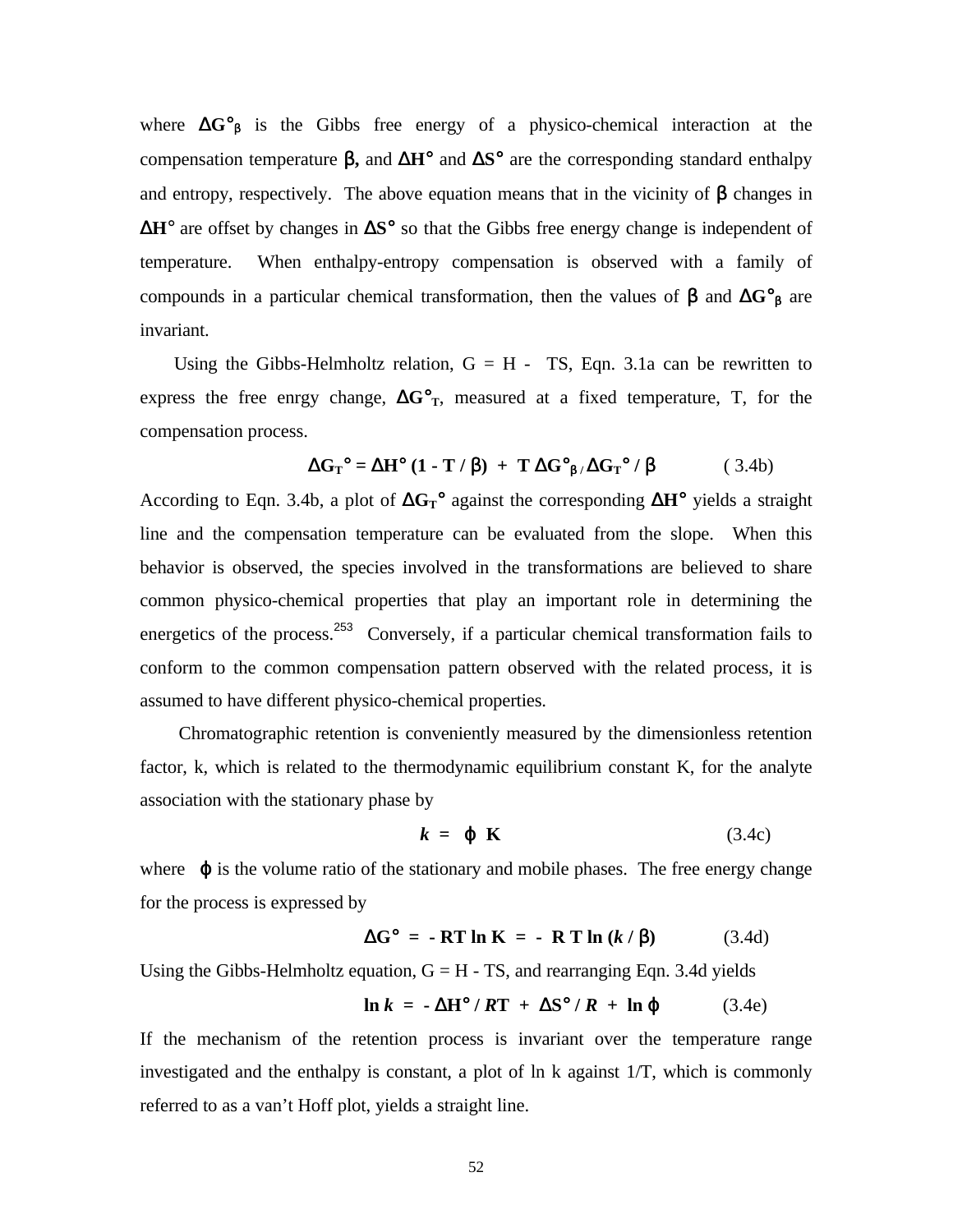Combination of Eqn. 3.4b and 3.4d give

$$
\ln k_{\rm T} = -\Delta H^{\circ} / R (1 / T - 1 / \beta) - \Delta G_{\beta}^{\circ} / R \mathbf{b} + \ln \varphi \tag{3.4f}
$$

where  $k<sub>T</sub>$  is the retention factor at temperature *T*. According to Eqn 3.4f, plots of the capacity factors of various solutes measured at a given temperature under different conditions against the corresponding enthalpy change are linear, when the compensation occurs, e.g., the reversible binding of analyte by the stationary phase involves only one mechanism.<sup>254</sup>

#### **3.4 Generalized Chiral Separation Mechanism**

 As noted in Chapter II, chiral separation on a CSP is an adsorption-desorption process involving diastereomeric complexes possessing different internal energies.<sup>255</sup> Pirkle and Welch<sup>256</sup> described the series of adsorption-desorption equilibria taking place during enantioseparation. Icons were used to show the interactions of analyte enantiomers, CSP, and mobile phase for the formation of diastereomeric complexes leading to the separation of enantiomers. For the enantiomers to be completely separated, the difference in the Gibbs free energy of the diastereomeric complexes must be great enough. Thirteen possible schemes were outlined, and a summary of the essential adsorption and desorption steps are shown in Fig. 11.

 In the first stage, the solvent molecules are adsorbed onto the active sites of both CSP and analyte enantiomers. The solvent molecules referred to, in this case, are the modifier molecules. Usually the mobile phase in HPLC consists of a binary mixture of solvents: e.g., an apolar solvent and a polar solvent (the modifier) such as alcohol in the normal phase mode. The modifier is the solvent that compete with the analyte for the interaction sites of the stationary phase. As the analyte band moves through the column,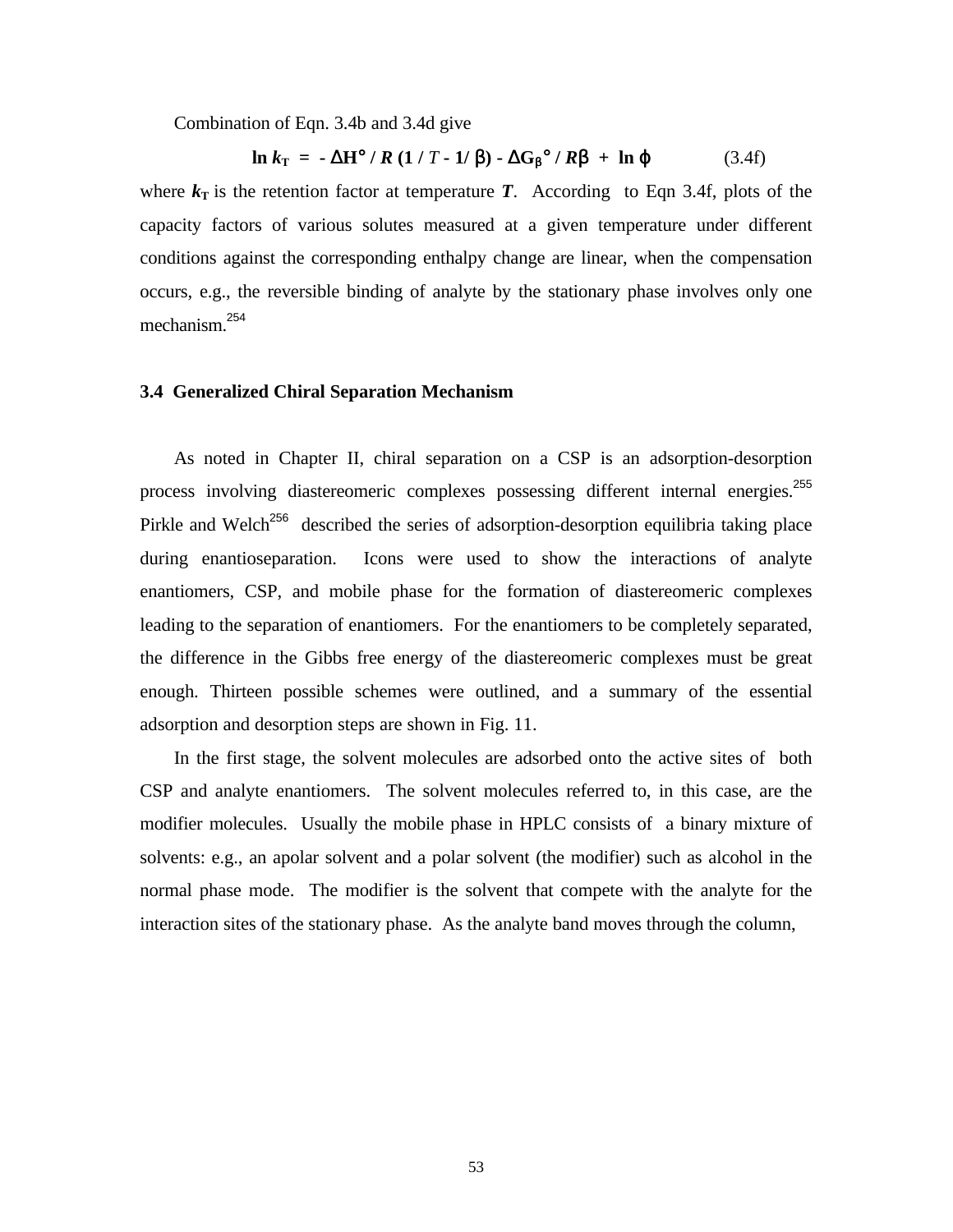



STRONG WEAK

W. Pirkle, C. Welch, J. of Liquid Chrom., 14(11), 2027-2042 (1991)

Figure 11. Adsorption-desorption equilibria for the interaction of enantiomer analytes, CSP, and solvent molecule during the enantioseparation process.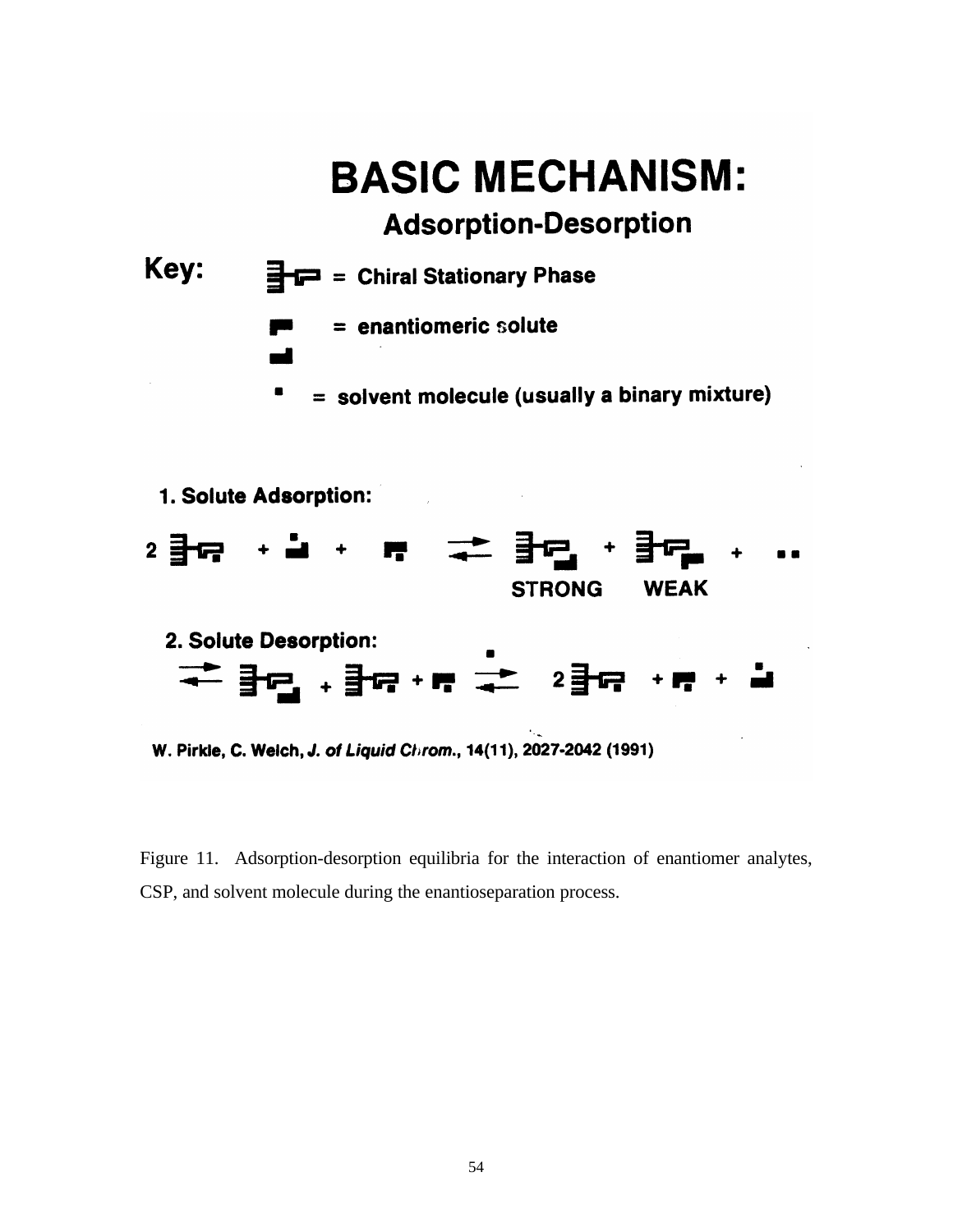the first of the many analyte adsorptions takes place as the analyte displaces a solvent molecule from the CSP. Stronger and weaker diastereomeric complexes possessing different internal energies are formed. Another solvent molecule then selectively resolvates the weaker analyte-CSP complex, and sometime later the stronger complex will be solvated. The difference in the Gibbs free energy of fomation for the two diastereomeric complexes determines the difference in total time each complex is in existence, and hence the difference in retention times. The ratio of the retention of these complexes, expressed as capacity factors, determines enantioselectivity.

## **3.5 Chiral Recognition Mechanisms for Derivatized Amylose and Derivatized Cellulose CSPs**

 Amylose and cellulose, as mentioned in Chapter 2, are biopolymers consisting of Dglucose units but are linked differently, i.e., the former has an  $\alpha$ -(1,4)-D-glucose linkage and the latter is a  $\beta$ -(1,4)-D-glucose linkage. The different glucose linkages give rise to the different higher order structures of these polymers in which the polymer chains are held by intramolecular and intermolecular hydrogen bonds. Chirality of these polymers reside on the individual glucose residues (each glucose unit has three chiral centers) and the helical grooves or cavities formed between the D-glucose units.

 Derivatized amyloses and derivatized celluloses as CSPs display better chiral recognition properties than the corresponding native forms.<sup>257-258</sup> Examples are amylose tris(3,5-dimethylphenylcarbamate), Chiralpak AD, and cellulose tris(3,5-dimethylphenylcarbamate), and Chiralcel OD. Both CSPs consist of tris(3,5-dimethylphenylcarbamate)- D-glucose units as chiral adsorbing sites. It has been reported that the arrangements of the tris(phenylcarbamate)-D-glucose units along the polysaccharide chain differ between amylose and cellulose. On the basis of X-ray analysis, the structures of the tris(phenylcarbamate)s of amylose and cellulose (Fig. 12) are left-handed fourfold (4/1) and three fold  $(3/2)$  helices<sup>259-260</sup>, respectively. Both derivatized polysaccharides, therefore, form a chiral helical cavity of tris(phenylcarbamate)-D-glucose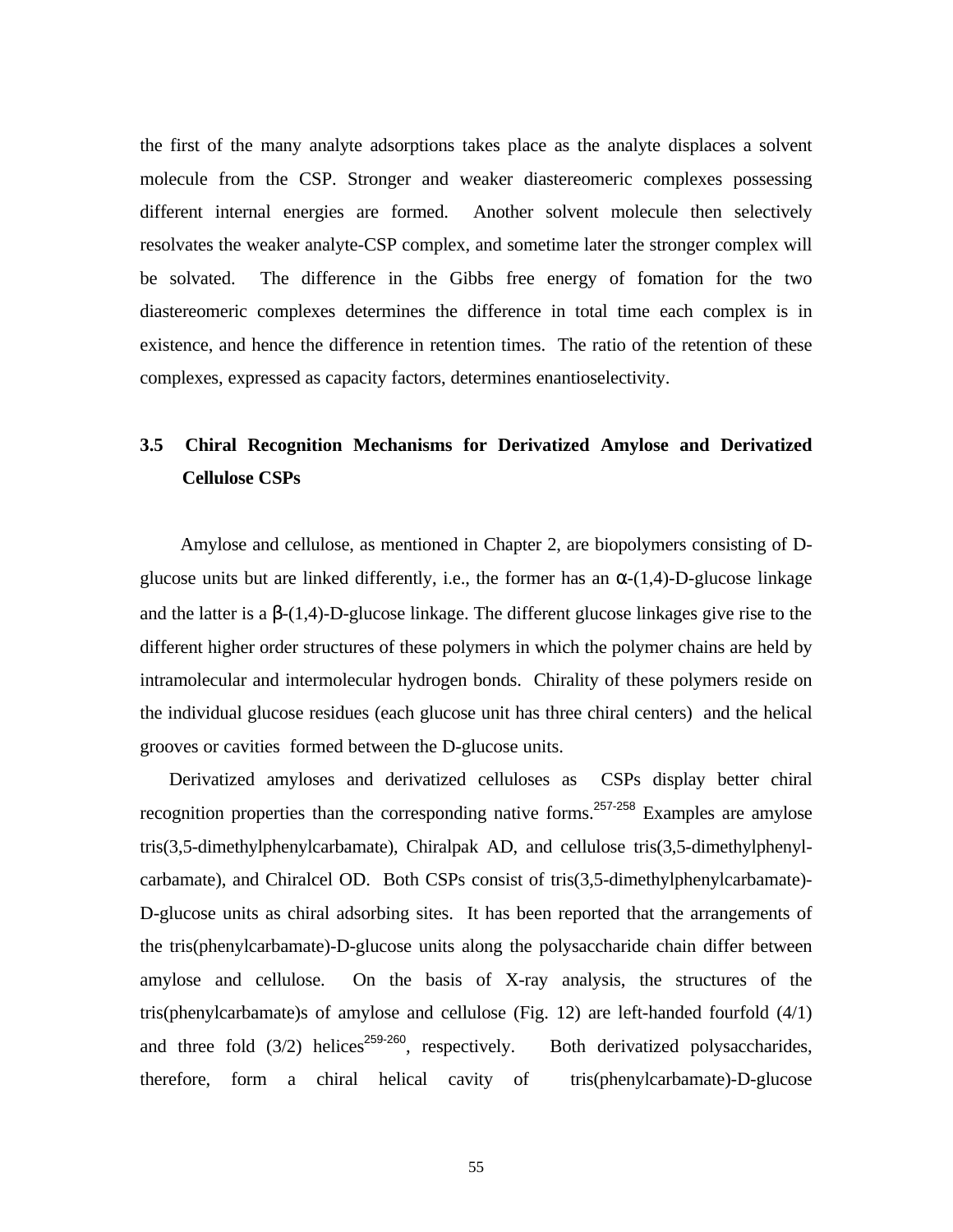

Figure 12. Structure of cellulose trisphenylcarbamate<sup>261</sup>. Top, along the chain axis; bottom, perpendicular to the chain axis.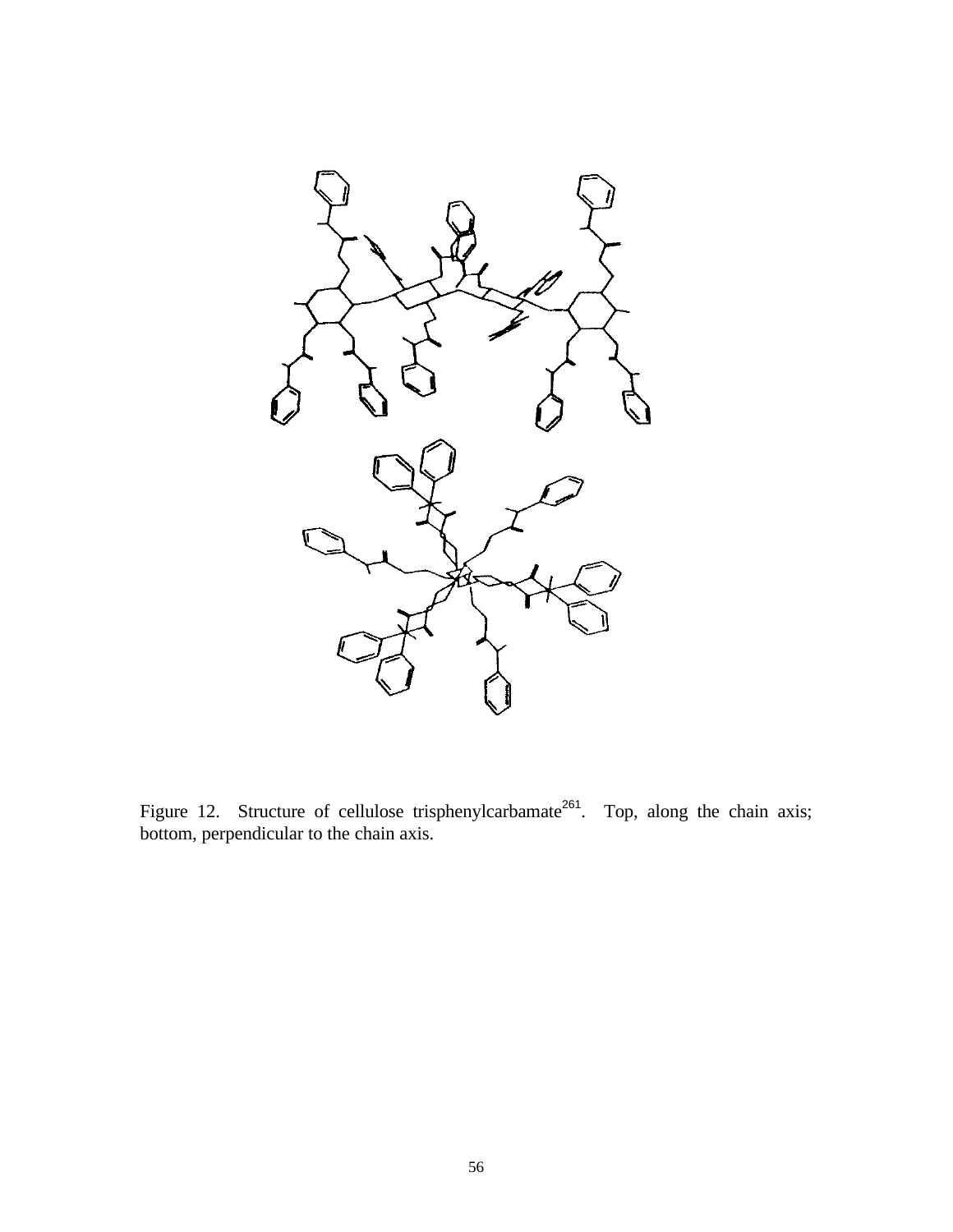units such that inclusion or steric fit of a racemate may be efficiently discriminated into enantiomers.

 The general mechanism for the chiral recognition of Chiralpak AD or Chiralcel OD involves attractive interactions (Type 1 mechanism) and inclusion<sup>263-265</sup> of analytes to the chiral cavities (Type 3 mechanism). Attractive interactions between the analyte and these Type 2 CSPs occur mainly at the 3,5-dimethylphenylcarbamate moiety of the CSP. The possible interactions of the analyte with the CSP include: (a) hydrogen bonding by the carbonyl oxygen and amide proton; (b) dipole interaction that is inherent of the polar carbamate moiety; and (c)  $\pi$  interactions by the phenyl ring. Because of these combined mechanisms (attractive-repulsive interactions and inclusion) operating in Chiralpak AD and Chiralcel OD, these CSPs offer a great versatility for separating a wide range of chiral compounds.

 At the start of this research in 1995, there were only a few in-depth studies for the chiral recognition mechanisms of Chiralpak AD and Chiralcel OD. In 1992, Witte *et al*. 266 studied the chromatographic behavior of twenty one racemic amino tetralins on Chiralcel OD at different temperatures and two mobile phase compositions to make conclusions on the chiral recognition mechanism. The serious shortcomings of this mechanistic study, however, are: (a) the authors did not take into account the inclusion mechanism, only attractive-repulsive interactions were considered; (b) the mechanism was correlated with resolution, which is dependent on three chromatographic parameters of retention factor, efficiency (theoretical plates), and enantioselectivity; and (c) only one mobile phase modifier, ethanol, was considered.

 The mechanism suggested by Witte *at al*. <sup>267</sup> for the enantiomeric separation of the amino tetralins on Chiralcel OD was that hydrogen bonding is the strongest attractive force between the analyte and CSP, and the  $\pi$ - $\pi$  interaction forces are secondary. Further, according to the author, the possibility of solute-CSP "free"  $\pi$ - $\pi$  interactions should greatly enhanced the enantioresolution, and this  $\pi$ -π interaction depends greatly on temperature. The conclusion that a decrease of temperature does not improve the resolution for racemic aminotetralins with a primary amine, which are dependent on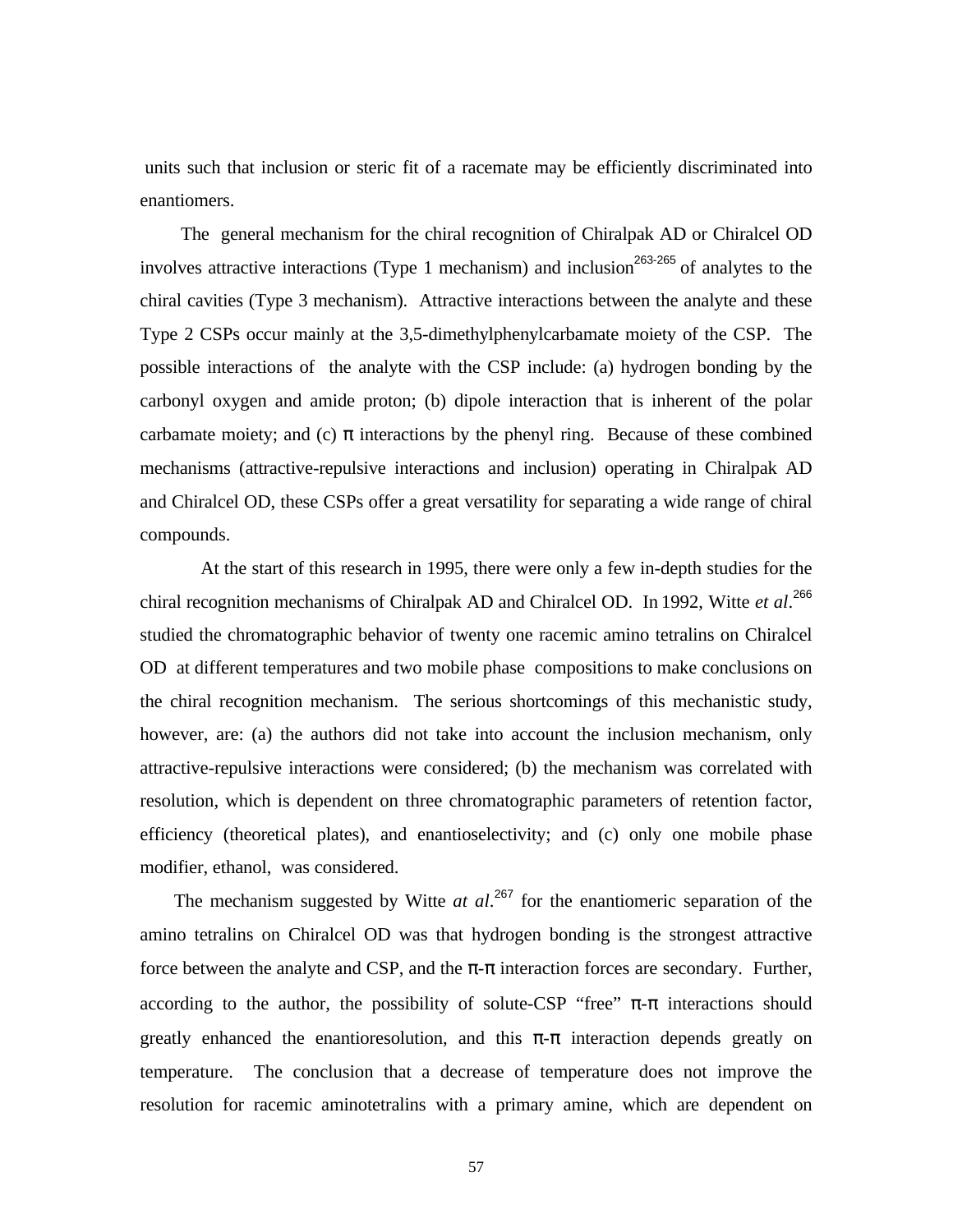hydrogen bonding, is not proven by their data. Their results show only one racemic aminotetralins which exhibited improved resolution at high temperatures.

Wainer *et al.* in 1996<sup>268</sup>, as noted in Chapter II, studied the chiral recognition mechanism for the separation of chiral 2-alkylaryl propionic acids on Chiralpak AD using quantitative structure-enantioselective retention relationships (QSERR) including hydrogen bonding ability and aromaticity of the analytes. However, in this study, only one mobile phase composition was used, 95/5/0.1% hexane/2-propanol/TFA. Moreover, as what has been noted in Section 2.4.3, the QSERR analysis does not involve descriptors for the mobile phase molecules, i.e., only analyte-CSP interactions are considered. Nevertheless, the authors proposed that the chiral recognition mechanism involves hydrogen bonding as the dominant interaction, insertion to chiral cavities and further attractive interaction (a secondary one), and the mechanism is conformationally driven. Steric fit to the chiral cavities is not critical for the chiral recognition process in their mechanism.

Wainer *et al.*<sup>269</sup> in the same year studied the enantioselective mechanism for the separation of mexiletine and related compounds on Chiralpak AD using QSERR and linear free energy relationships. Again, this study did not consider the influence of mobile phase composition. Only one mobile phase composition was used, 95/5/1% hexane/ethanol/TFA. Nonetheless, the results of the study indicated that there were two separate retention mechanisms, which are based on the presence or absence of the secondary hydrogenbonding groups.

 From the above discussion, there is still a need to determine the enantioselective mechanism for Chiralcel OD and Chiralpak AD. Enantioseparations on Chiralpak AD and Chiralcel OD CSPs are difficult to predict because their higher order structures greatly influence enantioselectivity. Moreover, there are two main type of chiral recognition mechanisms that may exist: (a) attractive interactions followed by steric fit; and (b) inclusion followed by attractive interactions, in which steric fit to the chiral cavities is critical. Other possible types of chiral recognition may also exist, such as that concluded by Wainer *et al*. for Chiralpak AD.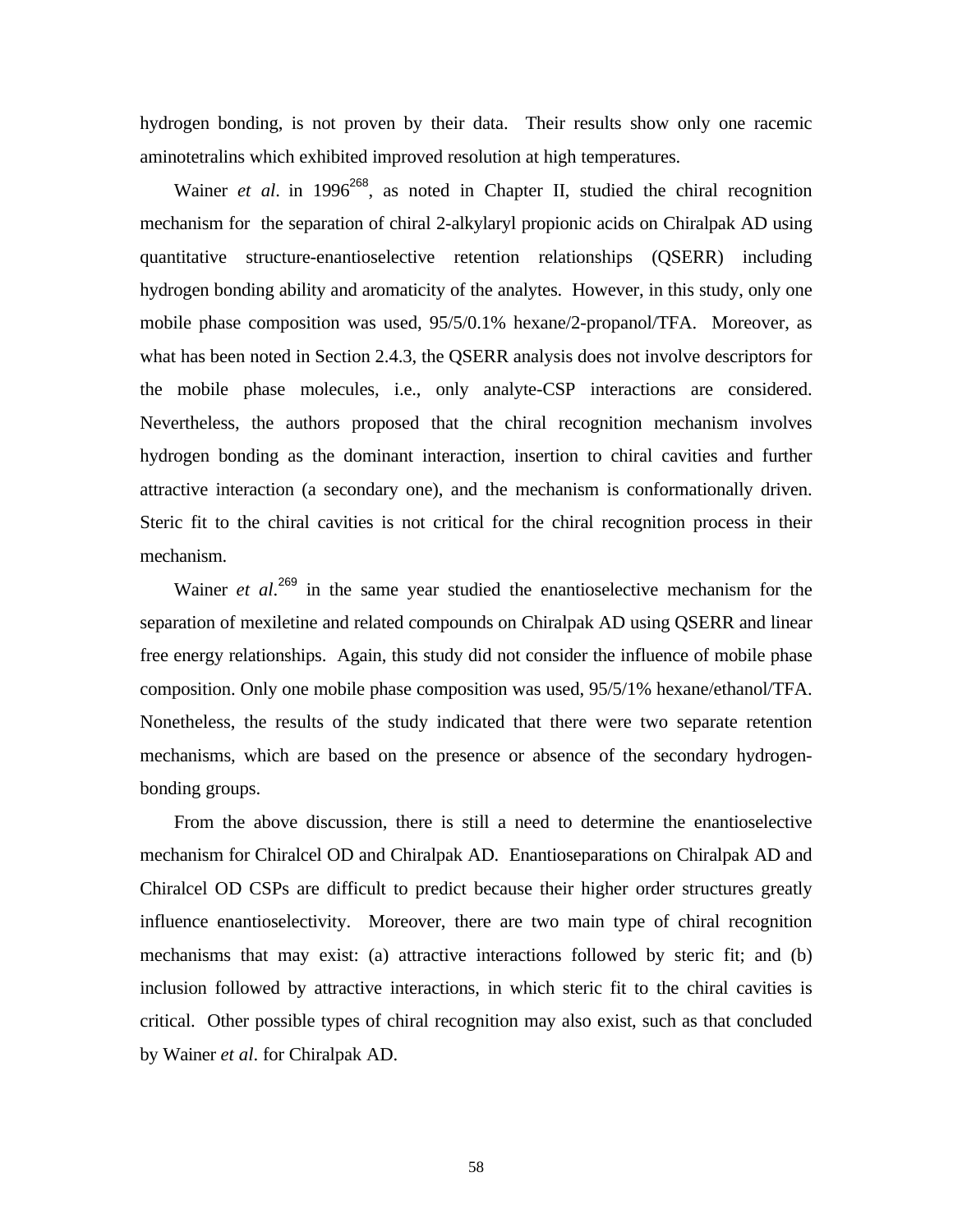In addition, according to Grinberg *et al.*<sup>270</sup>, the enantioselectivity for derivatized cellulose CSPs, which can be applied to derivatized amylose CSPs, is dependent upon a number of factors. Among these factors are the type of derivatized functional group, the derivatization conditions, the morphology of the support, the temperature, and eluent composition. It is presumed that these factors bring changes in the higher order structures that provide a multitude of structurally different cavities.<sup>271</sup> For the adsorption sites that are readily accessible, the adsorption/desorption process is fast. For those sites that are less accessible for bulky analytes, the adsorption/desorption process is considerably slower. The restricted sites seem to be critical for chiral recognition.<sup>272</sup>

 It was reported by Ichida *et al*. <sup>273</sup> that chiral recognition depends on the type of functional groups present on the amylose and cellulose derivatives.The enantioselectivity of a chiral molecule on a derivatized CSP with different chiral selectors, e.g., an ester and carbamate, is different due to the different interactions between enantiomers and CSP. Furthermore, it was shown that, for CSPs with the same derivative, enantioselectivity depends on the derivatization process.<sup>274</sup>

 The morphology of support have also been shown to affect the enantioselectivity. It was reported that a reversal of enantioselectivity was observed for the same enantiomeric pair separated on amorphous and crystalline CTA.<sup>275</sup> Moreover, CTA coated on a silica gel support showed to have better chiral selectivities than when it is in the pure form.<sup>278</sup>

 Variation of temperature also affects the higher order structure of the derivatized cellulose and amylose CSPs. Conformational changes from a semirigid form to a flexible form were reported for cellulose tricarbanilate with increasing temperature.<sup>279</sup> The conformational changes were attributed to a change in the helical structure brought on by hydrogen bond breakage.<sup>280</sup> Such conformational change affects the geometry and/or size of the chiral cavities, and consequently, enantioselectivity.

 The eluent composition also influences enantioseparating abilities of the derivatized amylose cellulose and derivatized cellulose. The effect is mainly attributed to the solvent molecules (mobile phase modifiers) that interact with the CSP. It was reported that nonswollen CTA shows only weak ability for chiral recognition, whereas solvent-swollen CTA shows increased enantioselectivity.<sup>281</sup> The degree of swelling of the CSP depends on